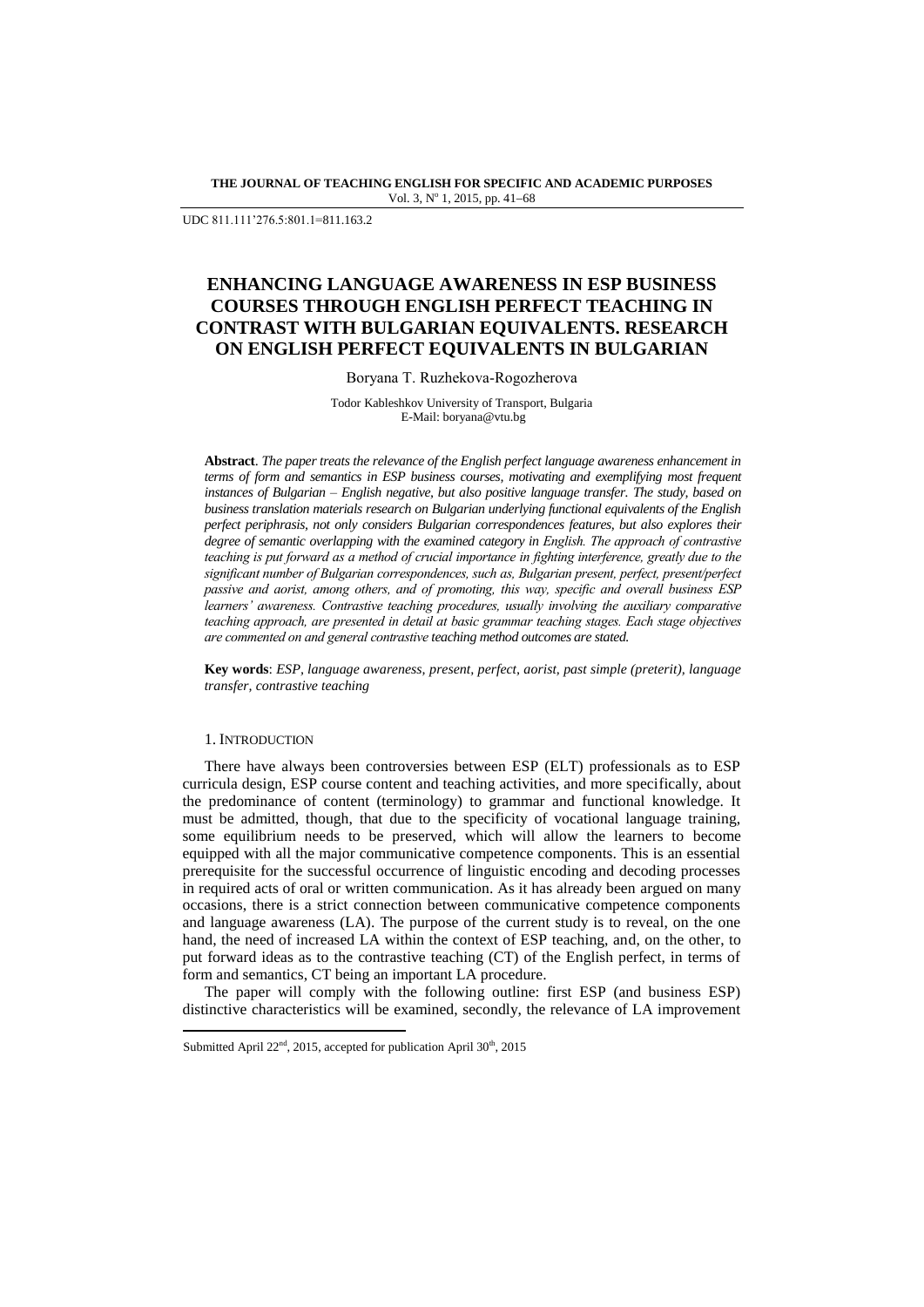in the sphere of the English perfect form, semantics and use will be motivated and exemplified, based on a study of the English periphrasis Bulgarian equivalents revealing convergences and divergences with the perfect, promoting negative (but also positive) transfer, and, finally suggestions will be put forward as to the category CT in stages by means of pattern observation, deduction/induction, hypothesis formulation, translation for teaching purposes, error correction, etc. In the end, conclusions will be made with respect to the usefulness of considered CT (often performed jointly with comparative teaching (CpT)) approach implemented with ESP business learners.

#### 2. UNDERLYING FEATURES OF ESP

Although ESP is a branch of ELT, and, consequently, of applied linguistics, it is characterized by its own features, most crucial of which are meeting "specific needs of learners", making use of "underlying methodology and activities of the discipline it serves", "centered on the language appropriate to these activities in terms of grammar, lexis, register, study skills, discourse and genre" (Dudley-Evans 1997 in Anthony 1998 and Sešek 2005). Most often courses are developed for intermediate or advanced learners (ibid.), specific use of vocabulary, grammar and functions always depending on previously acquired competence, which we deem, should be assessed at least at B1/B2 level (according to the Common European Framework of Reference for Languages) to allow a successful curriculum design.

Though to Widdowson 1983 (in Sešek 2005) ESP aims at a limited competence determined by the specificity of communicative tasks, we must state that business English courses, and predominantly these ones designed for higher levels, often require quite significant language knowledge and awareness due to the great variety of communicative situations and tasks executives and employees working in the multiple spheres of economics, production, sales, advertising, finances, innovations, etc., have to deal with. Quite frequently, executives need not only to be basically understood or essentially grasp counterparts' speech. but they also have to be able to convey a great array of complex messages in oral and written texts and comprehend ensuing information in response. We must obviously argue that LA training, a vital facilitator in language information encoding/decoding, turns out to be crucial as it greatly preconditions successful language reception and production, and, this way, communication (rf. Ruzhekova-Rogozherova 2013a).

Even though ESP courses are typically targeted at particular groups of learners, the language required largely intersects with general purpose language (Robinson 1991 in Sešek 2005). It has turned out, as it will be revealed later on, that some categories, hard to master in general English (the English perfect, for example), require efforts in teaching, understanding and implementing in ESP as well, and particularly in Business English. It will not be denied, though, that meanings and uses of language items may deviate from general language ones. However, specific connotations and functions are always related to original and basic ones.

To conclude, before proceeding with exemplifying the necessity of the English perfect LA enhancement in business courses, taught to Bulgarian learners, we shall mention some trends in linguistics and applied linguistics, contributing to ESP development. ESP characteristics are partly corollary of the following tendencies and scientific advances: focus on the learners, fixing the attention mainly on language 'use' rather than 'usage' and educational psychology development exploring learning attitudes and motivation (rf. Hutchinson & Waters 1987 in Pradhan 2013). Above mentioned research spheres, largely influencing ESP progress, supply yet another proof that the collaboration between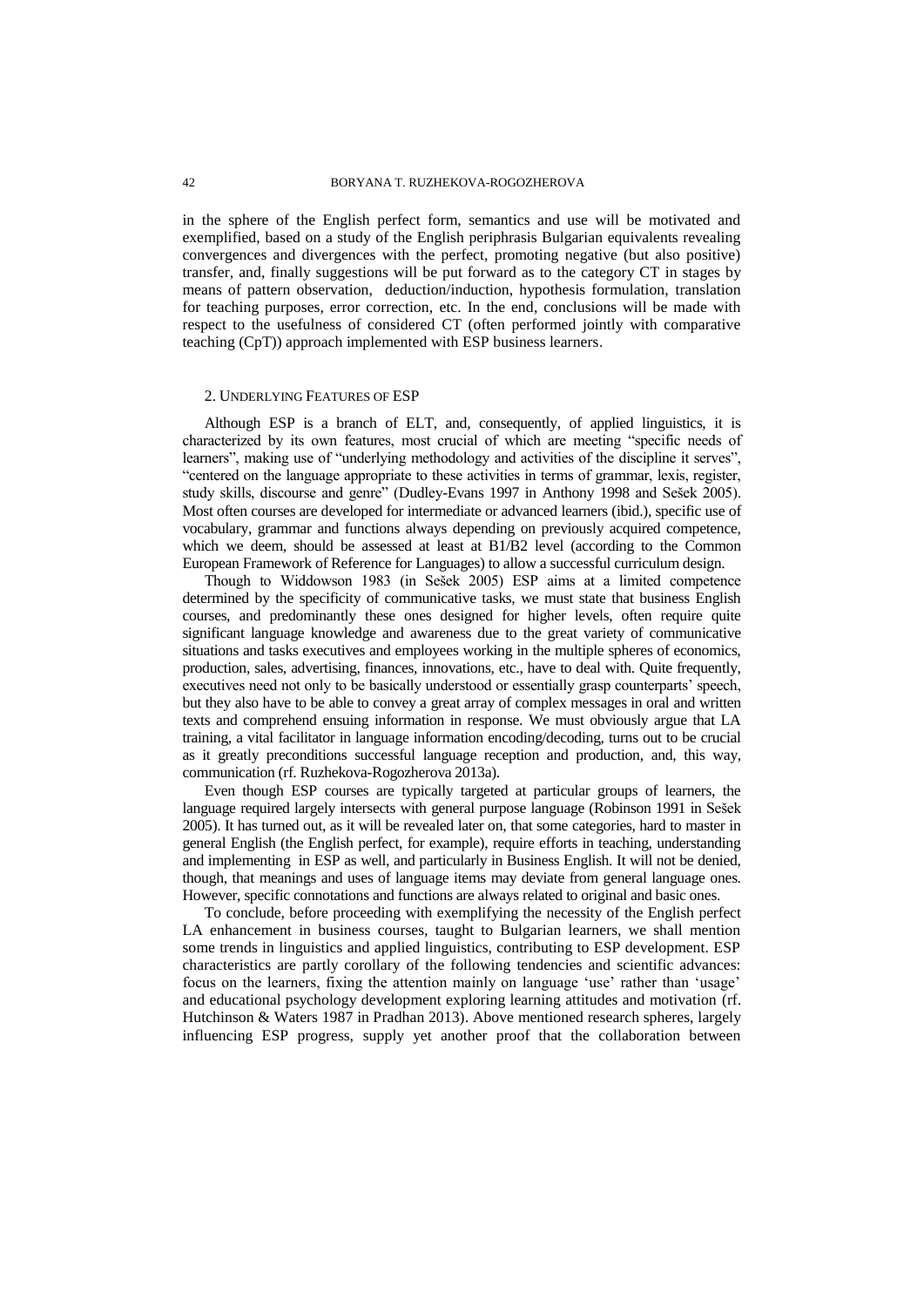contextualized, specialized approaches and general English ones, along with the emphasis on interest, motivation, cognition and awareness, must be vital in ESP teaching (rf. Ruzhekova-Rogozherova 2013b exploring LA – motivation connection).

#### 3. EXEMPLIFICATION OF THE ENGLISH PERFECT MASTERING PROBLEMS

Research has been carried out in the field of Bulgarian  $\rightarrow$  English translation texts (12) papers)<sup>1</sup> in the sphere of economics, treating numerous business issues under the rubrics of innovation, entrepreneurship, investment and financing, human capital, information and communication technologies and green energy governance. This article section has set the purpose of presenting most frequent and significant English perfect translation equivalents in Bulgarian, this way illustrating some tendencies in English and Bulgarian use, on the one hand, and, on the other, motivating underlying English perfect learners' errors through discussing Bulgarian counterparts" (present, perfect and aorist) prominent features and commenting on their convergence degree with the examined English category.

#### **3.1. Equivalences and numbers**

 $\overline{a}$ 

Exhaustive contrastive analysis of the English perfect equivalences in Bulgarian, in examined sources, testifies to the following forms and percentages summed up in the tables below.

| Contrasted       | English perfect Bulgarian equivalents                                   | Percentage            |
|------------------|-------------------------------------------------------------------------|-----------------------|
| sources          | Innovation2011- English perfect <b>Present</b> ( <b>сегашно време</b> ) | of all uses<br>44,83% |
| Иновации 2011    |                                                                         |                       |
|                  | Innovation2011- English perfect Perfect (перфект (минало неопределено   | 32,76%                |
| Иновации 2011    | Bpeme))                                                                 |                       |
|                  | Innovation2011- English perfect Present / perfect (сегашно време /      | 17,24%                |
| Иновации 2011    | <b>nep</b> dency in the passive                                         |                       |
| Innovation 2011- | English perfect Noun (съществително)                                    | 5,17%                 |
| Иновации 2011    |                                                                         |                       |
| Reports2011-     | English perfect Present (сегашно време)                                 | 58,96%                |
| Анализи 2011     |                                                                         |                       |
| Reports2011-     | English perfect Perfect (перфект (минало неопределено                   | 12,72%                |
| Анализи 2011     | Bpeme))                                                                 |                       |
| Reports2011-     | English perfect Present / perfect (сегашно време /                      | 14,45%                |
| Анализи 2011     | <b>nep</b> dentifier in the passive                                     |                       |
| Reports2011-     | English perfect Noun (съществително)                                    | 1,73%                 |
| Анализи 2011     |                                                                         |                       |
| Reports2011-     | English perfect Aorist (аорист (минало свършено време)) 11,56%          |                       |
| Анализи 2011     |                                                                         |                       |
| Reports2011-     | English perfect Imperfect/Unfinished aorist (имперфект                  | 0.58%                 |
| Анализи 2011     | (минало несвършено време)/ аорист от                                    |                       |
|                  | несвършен вид)                                                          |                       |

Table 1 English perfect equivalences in Bulgarian in contrasted sources

<sup>1</sup>Researched materials pertain to the sources (collection of papers): Иновации.бг 2011, Анализи 2011, Innovation.bg 2011 and Reports 2011.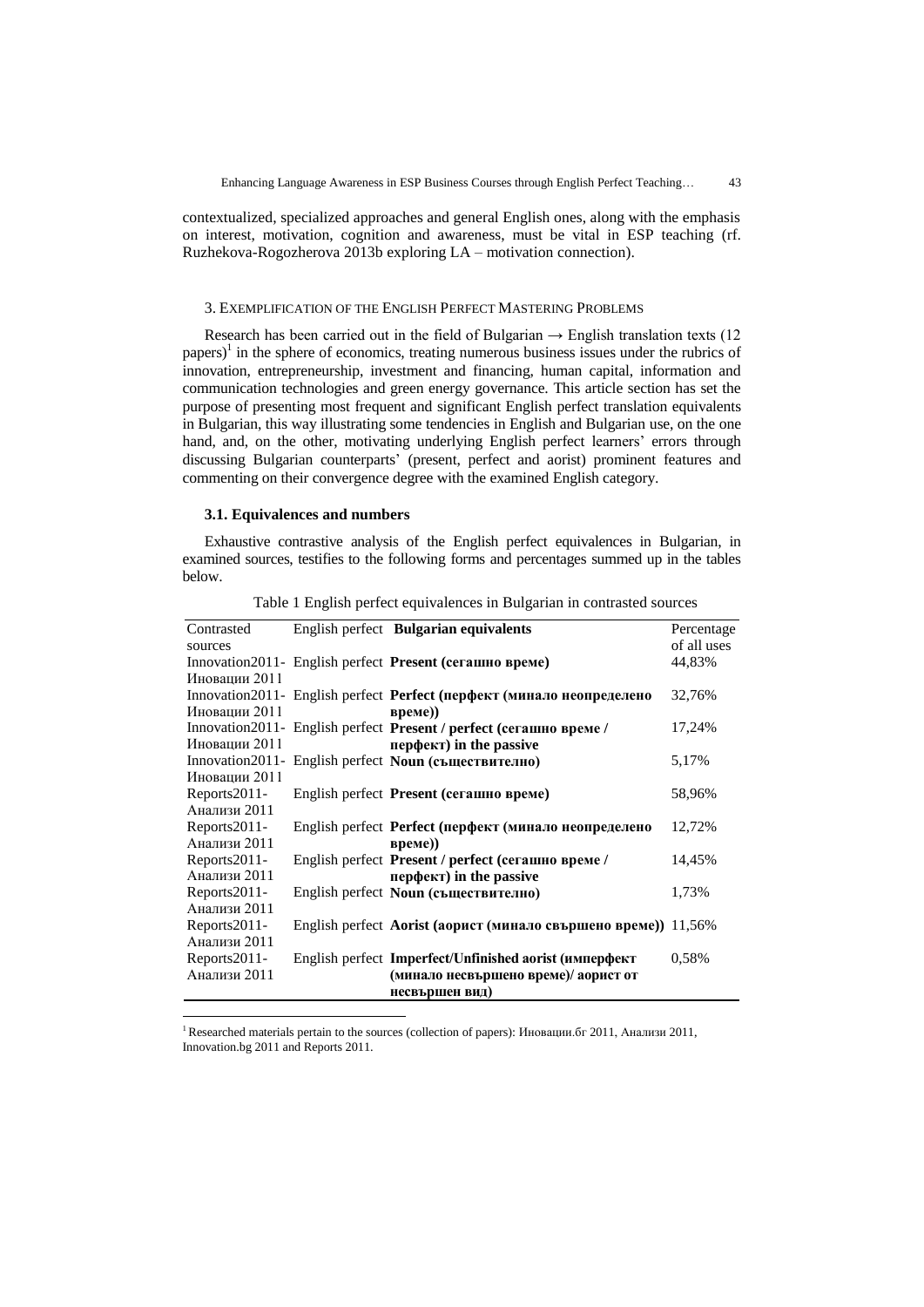#### 44 BORYANA T. RUZHEKOVA-ROGOZHEROVA

| <b>Bulgarian equivalents</b>                                               | Percentage  |
|----------------------------------------------------------------------------|-------------|
|                                                                            | of all uses |
| English perfect Present (сегашно време)                                    | 51.90%      |
| English perfect Perfect (перфект (минало неопределено време))              | 22.74%      |
| English perfect Present / perfect (сегашно време / перфект) in the passive | 15.85%      |
| English perfect Noun (съществително)                                       | 3.45%       |
| English perfect Aorist (аорист (минало свършено време))                    | 5,78%       |
| English perfect Imperfect/ Unfinished aorist (имперфект (минало            | 0.29%       |
| несвършено време)) <sup>2</sup>                                            |             |

#### **3.2. Explanation of equivalences and learners' error motivation**

Most English perfect Bulgarian equivalents, such as *the present, the perfect and the present/perfect in the passive* (both forms of the present and perfect passive in Bulgarian coincide), can be easily motivated by means of the examined category values, and of Bulgarian correspondences characteristics, which will be concisely treated in the study. Bulgarian *aorist* equivalent, which may seem a rather improbable correspondence, can also be elucidated in the perspective of aorist meanings (perfect ones and typically deictic), as well as of *some newly amplified trends* in this category interpretation and use. Equivalences fan clarification will serve the two-fold objective of illustrating the richness of Bulgarian correspondences, greatly responsible for the many learner hardships in mastering the perfect, on the one hand, and, on the other, of suggesting ways of overcoming them through LA enhancement procedures at CT stages<sup>3</sup>.

#### *3.2.1. Most significant equivalences illustration*

This article section aims at presenting crucial equivalences, this way facilitating comments on their interpretation.

#### *English perfect – Bulgarian present*

**(1) "For several years now** *Innovation.bg* **has refuted** a number of myths related to the standard system of indicators for measuring innovation as … a result mainly of R&D." – "*Иновации.бг* **вече няколко години опровергава** редица митове, свързани със стандартната система от индикатори за измерване на иновациите като … и резултат основно на научните изследвания." (Innovation/Иновации 2011, p.12, p. 12)

**(2)** "Bulgaria"s outdated National Innovation Strategy, adopted in 2004, **has not been implemented in the last few years** …" – "Остарялата Иновационна стратегия на България от 2004 г. **от няколко години не се изпълнява** …" (Innovation/Иновации 2011, p. 16, p. 17)

**(3) "In the last two years**, the number of patents issued to Bulgarian persons **has increased** by over 40% annually." – "Броят на издадените патенти на български лица **за** 

<sup>&</sup>lt;sup>2</sup> There was just one Bulgarian imperfect equivalence instance in researched materials, the form of which also allows the unfinished aorist interpretation.

<sup>&</sup>lt;sup>3</sup> Rf. in Schmidt 2010 as well as in many authors referred to in his study as to the crucial importance of LA improvement in ELT (FLT); CT procedures (though not bearing this name in referred to paper) are also mentioned among LA enhancement techniques.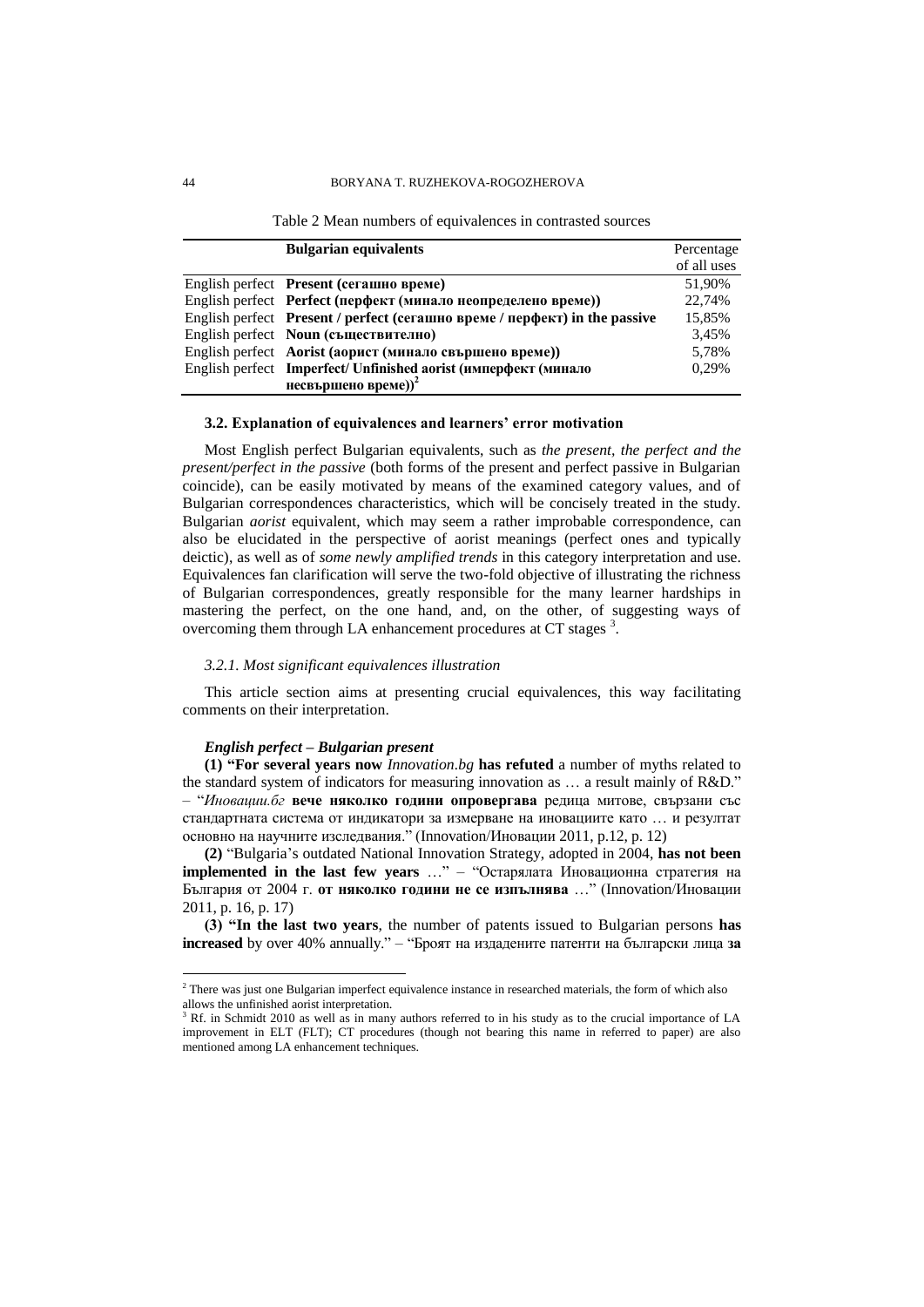**последните две години се увеличава** с над 40% годишно." (Innovation/Иновации 2011, p. 23, p. 24)

**(4)** "Most interesting are the companies which **have managed to establish** their own Bulgarian brand or product on **international markets** such as …" – "Най-интересни са тези компании, които **успяват да наложат** собствен (български) бранд/продукт на **международните пазари** като …" (Innovation/Иновации 2011, p. 40, p. 41)

**(5)** "Bulgaria **has not yet devised** a new action plan on emissions for 2008 – 2013. – България **все още няма разработен нов план** за действие по отношение на емисиите за периода 2008 – 2013 г." (Reports/Анализи 2011, p. 12, p. 12)

**(6)** "The country **has managed to preserve** very low electricity prices for the population thanks to the use of fully depreciated nuclear and coal plants…" – "Държавата **успява да поддържа** най-ниските цени на електроенергията за крайния потребител в Европа на цената на напълно амортизирани атомни и топлоелектрически централи …" (Reports/Анализи 2011, p. 19, p. 21)

**(7)** "The economic and financial crisis **has put a considerable strain** on Europe"s public finances …" – "Икономическата и финансовата криза **оказва огромен натиск** върху европейските публични финанси…" (Reports/Анализи 2011, p. 25, p. 28)

#### *English perfect – Bulgarian perfect*

**(8)** "The public administration in Bulgaria **has not made an effort to offer** this instrument to the potential beneficiaries of the Operational Program." – "Държавната администрация в България **не е направила усилие да предложи** този инструмент на потенциалните бенефициенти на Оперативната програма." (Innovation/Иновации 2011, p. 17, p. 18)

**(9)** "The staff engaged in R&D **has increased by 20% in the last ten years**." – "**За последните десет години** броят на персонала, зает с НИРД, **се е увеличил с 20%.**" (Innovation/Иновации 2011, p. 37, p. 37)

**(10)** "Bulgaria"s government **has repeatedly declared intentions** to focus innovation policies and economic development priorities on high-tech sectors …" – "Правителството на България **многократно е декларирало амбиции** да ориентира иновационните политики и приоритетите за икономическо развитие към високотехнологичните сектори …" (Innovation/Иновации 2011, p. 45, p. 47)

**(11)** "Bulgaria **has undertaken a serious commitment** in support of the European Energy Strategy …" – "България **е поела сериозен ангажимент** в подкрепа на европейската енергийна стратегия …" (Innovation/Иновации 2011, p. 64, p. 70)

**(12)** "Achieving security, sustainability, and competitiveness … seem daunting goals … especially when they pertain to a union of twenty-seven states for which energy **has been the linchpin** of national sovereignty **for ages**." – "Едновременното постигане на сигурност, устойчивост и конкурентоспособност е трудно, особено когато става дума за съюз от 27 държави, за които **в продължение на десетилетия** енергетиката **е била съществен елемент** от националния суверенитет." (Reports/Анализи 2011, p. 17, p. 19)

**(13)** "These so-called statistical transfers are only allowable provided that the selling country **has reached its interim renewable targets**." – "Тези т.нар. статистически трансфери са допустими само при положение, че продаващата страна **е достигнала своите междинни планове** за използването на възобновяеми източници." (Reports/ Анализи 2011, p. 33, p. 36)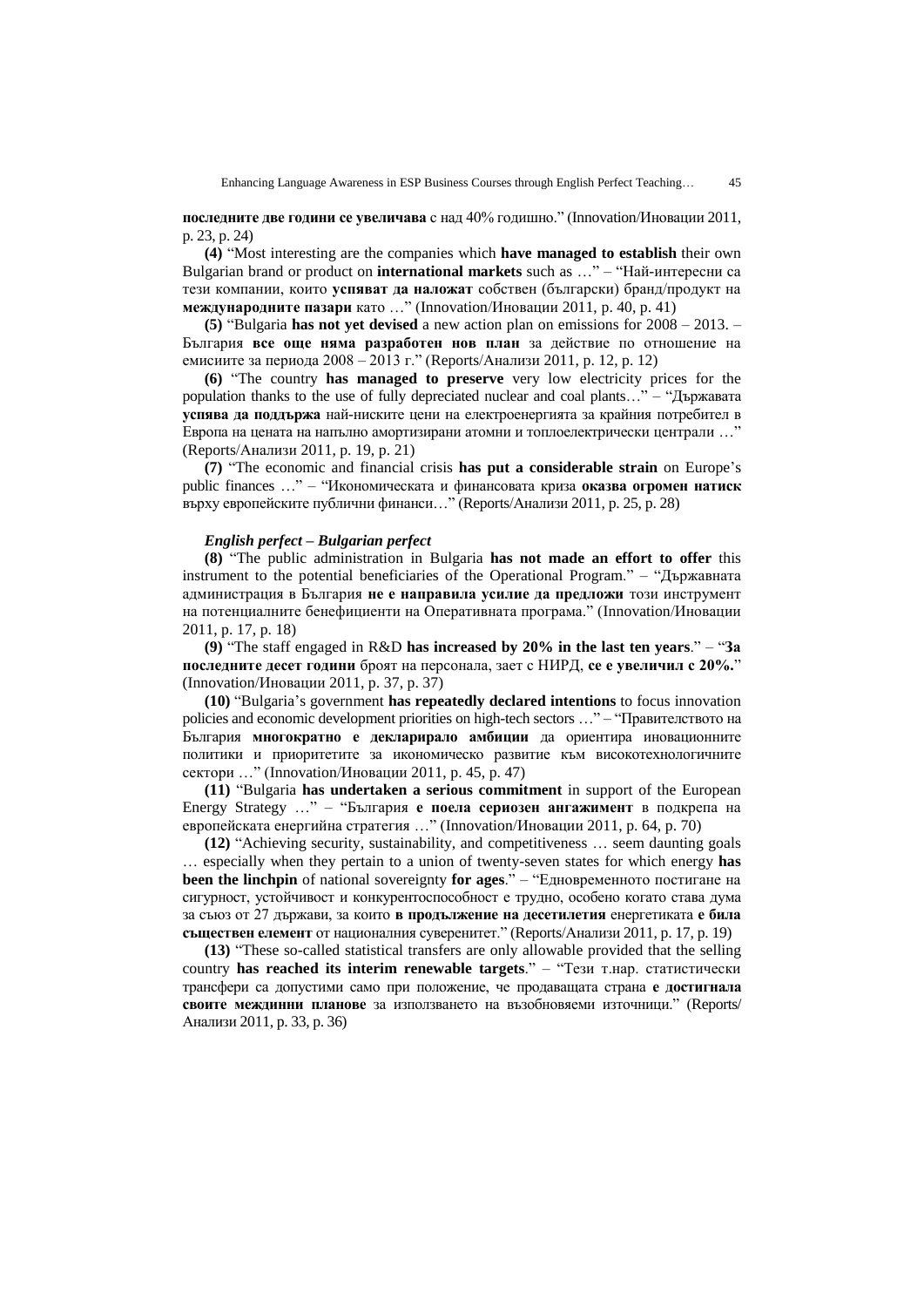**(14)** "**At present**, Bulgaria **has not yet sold a single ton** of its emissions internationally …" – "**До момента** България **не е продала** на международния пазар **нито един тон** от емисиите си …" (Reports/Анализи 2011, p. 43, p. 48)

**(15)** "Bulgaria **has signed binding agreements** within the EU legal framework …" – "България **е подписала обвързващи споразумения** с Европейския съюз …" (Reports/Анализи 2011, p. 67, p. 75)

**(16)** "In addition, the development of a national legal framework on climate change **has already been launched** …" – "Освен това разработването на национална правна рамка за климатичните промени **вече е започнало** …" (Reports/Анализи 2011, p. 80, p. 89)

# *English perfect – Bulgarian present / perfect in the passive*

**(17)** "**A total of 36 technology platforms have been established**, which covet the development of the main scientific and technological fields …" – "**Създадени са 36 технологични платформи**, които покриват развитието на основните научнотехнологични области …" (Innovations/Иновации 2011, p. 52, p. 53)

**(18)** "Although the first European technology platforms have been functioning for nearly ten years, Bulgarian participation **has not been registered** in any one of them." – "Въпреки че първите европейски технологични платформи функционират от почти десет години, в нито една от тях **не е регистрирано** българско участие." (Innovations/Иновации 2011, p. 52, p. 53)

**(19)** "Some of the funds … **have been channeled** into the implementation of projects in the field of energy and new energy sources." – "Част от средствата … **са насочени** към изпълнението на проекти в областта на енергетиката и новите енергийни източници." (Innovations/Иновации 2011, p. 64, p. 69)

**(20)** "**So far**, **measures have been focused** primarily on final consumption …" – "**Мерките**, предприети **досега**, **са насочени** предимно към крайното потребление …" (Reports/Анализи 2011, p. 15, p. 16)

**(21)** "While 192 countries **have already adopted** the Kyoto protocol …" – "Въпреки че протоколът от Киото е приет от 192 държави …" (Reports/Анализи 2011, p. 40, p. 44)

**(22)** "**For the past eight years, Bulgaria has adopted three legal acts** on promoting energy from renewable sources …" – "**За последните осем години са приети три нормативни акта** за насърчаване на енергопроизводството от възобновяеми източници …" (Reports/Анализи 2011, p. 46, p. 51)

**(23)** "Bulgaria **has harmonized** its legislation with the EU"s "Climate - Energy" package …" – "Българското законодателство **е приведено в съответствие** с пакета на ЕС "Климат и енергетика" ..." (Reports/Анализи 2011, р. 80, р. 89)

#### *English perfect – Bulgarian nominal equivalent*

**(24)** "Although the activity of NIF **has practically been terminated**, its functions should be restored …" – "въпреки де факто **прекратената дейност** на НИФ неговите функции трябва да бъдат възстановени …" (Innovations/Иновации 2011, p.34, p. 34)

**(25)** "They provide for fixing the price … only after a project **has been completed**." – "Цените … подлежат на фиксиране едва след **изграждане** на проекта." (Reports/ Анализи 2011, p. 58, p. 65)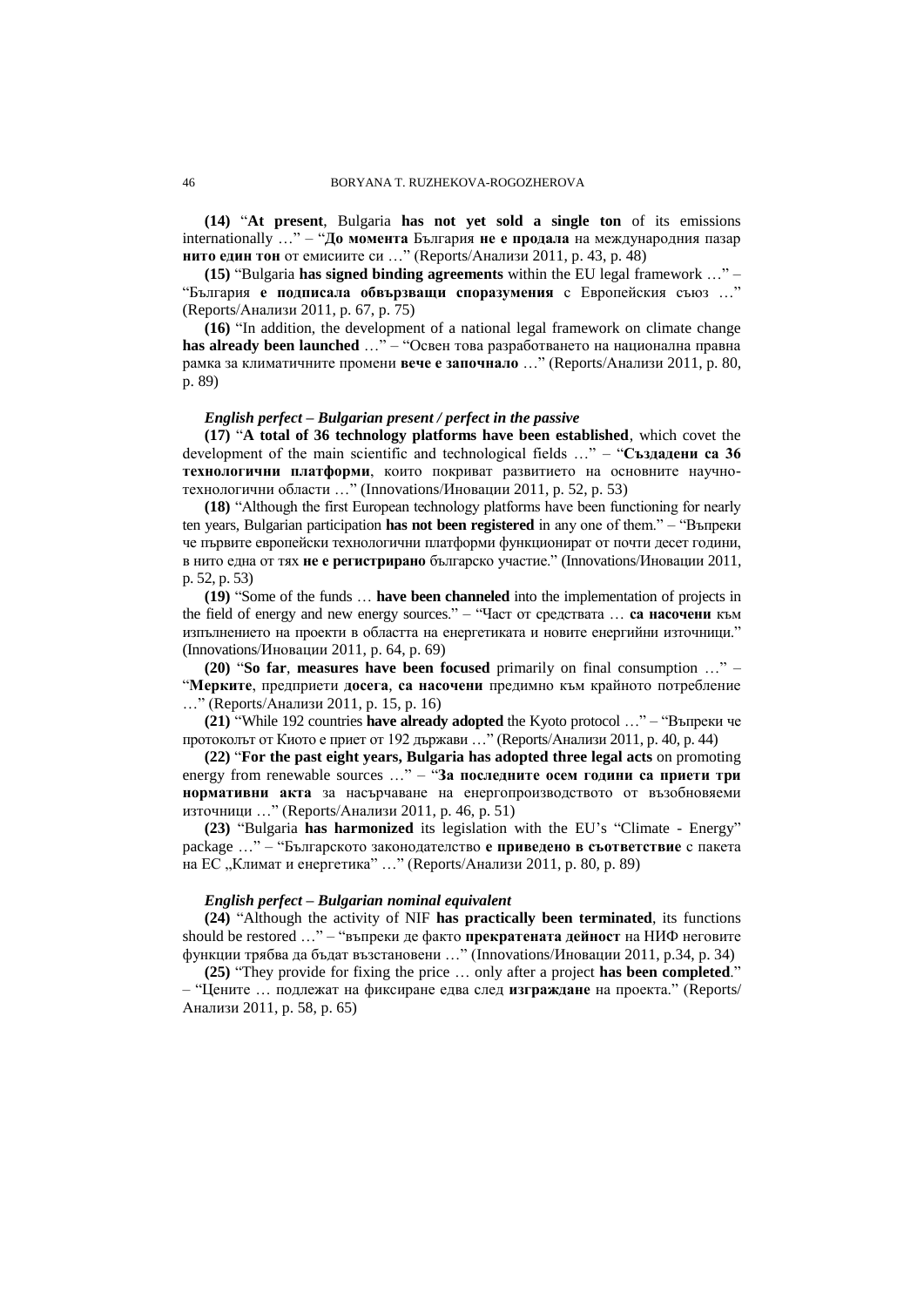#### *English perfect – Bulgarian aorist*

**(26)** "The introduction of a green energy line in the electricity bills of customers **has focused public attention** on the high preferential pricing of RES-E." – "Включването на добавка за зелена енергия към сметките за електроенергия на потребителите **насочи общественото внимание** към високите преференциални цени на електроенергията от възобновяеми източници." (Reports/Анализи 2011, p. 13, p. 14)

**(27)** "The financial and economic crisis **has resulted** in a decrease in the consumption of energy in the country, and the EU as a whole …" – "Финансовата и икономическата криза **доведе до** намаляване на потреблението на енергия в България, е и в целия ЕС …" (Reports/Анализи 2011, p. 14, p. 16)

**(28)** "A decade **has passed now since** the *Lisbon Strategy* and the subsequent first *EU Sustainable Development Strategy* for Europe **were formulated**." – "**Измина едно десетилетие от** разработването на Лисабонската стратегия и на последвалата я първа *Стратегия за устойчиво развитие на Европейския съюз*." (Reports/Анализи 2011, p. 17, p. 19)

**(29)** "The Fukushima disaster **has reminded the world** that nuclear energy can hardly be termed green, although it does not produce greenhouse gases." – "Катастрофата във Фукушима **напомни** на света, че ядрената енергия едва ли може да бъде наречена  $\alpha$ зелена", въпреки че не отделя парникови газове." (Reports/Анализи 2011, р. 18, р. 20)

**(30)** "The tragedy **has revealed** that nuclear energy is inherently centralized and bulky, and insulated from independent oversight …" – "Трагедията **потвърди факта**, че ядрената енергетика е твърде централизирана, тежка и недостъпна за независим надзор …" (Reports/Анализи 2011, p. 18, p. 20)

**(31)** "**More recently**, the United States, as well as fast developing emerging market countries, **have signed** that that they would prefer to settle for 2005 as the base year …" – "**Съвсем наскоро** Съединените щати, както и бързоразвиващите се нови пазари, **обявиха**, че биха предпочели като базова година да се взема 2005 …" (Reports/Анализи 2011, p. 40, p. 45)

#### *English perfect – Bulgarian imperfect/Bulgarian unfinished aorist***<sup>4</sup>**

**(32)** "**More recently**, governments **have turned** to nuclear I order to meet their greenhouse gas goals and growing energy needs …" – "**След 2000 г.** правителствата **се обръщаха** към използването на ядрената енергия, за да отговорят на изискванията за ограничаване на парниковите газове и едновременно с това да посрещнат нарасналите си потребности от енергия …"(Reports/Анализи 2011, p. 18, p. 20)

#### *3.2.2. Commenting on adduced equivalences*

 $\overline{a}$ 

# **English perfect – Bulgarian present; English perfect – Bulgarian perfect; English perfect – Bulgarian present/perfect (passive)**

Most frequent equivalences, as it can be noticed from tables 1 and 2, and namely, **En perfect – Bg present**, **En perfect – Bg perfect** and **En perfect – Bg present/perfect** 

<sup>4</sup> Nominal as well as imperfect Bulgarian equivalences will not be commented on later in the paper; they turn out not to be really relevant in terms of learners" errors investigation. What is more, the fact that *обръщаха* from the above (32) example, refers to both imperfect and unfinished aorist tenses, reduces even more the imperfect equivalences percentage in the examined translation materials. Nominal and imperfect correspondences are mentioned just to illustrate the variety of English perfect counterparts in Bulgarian.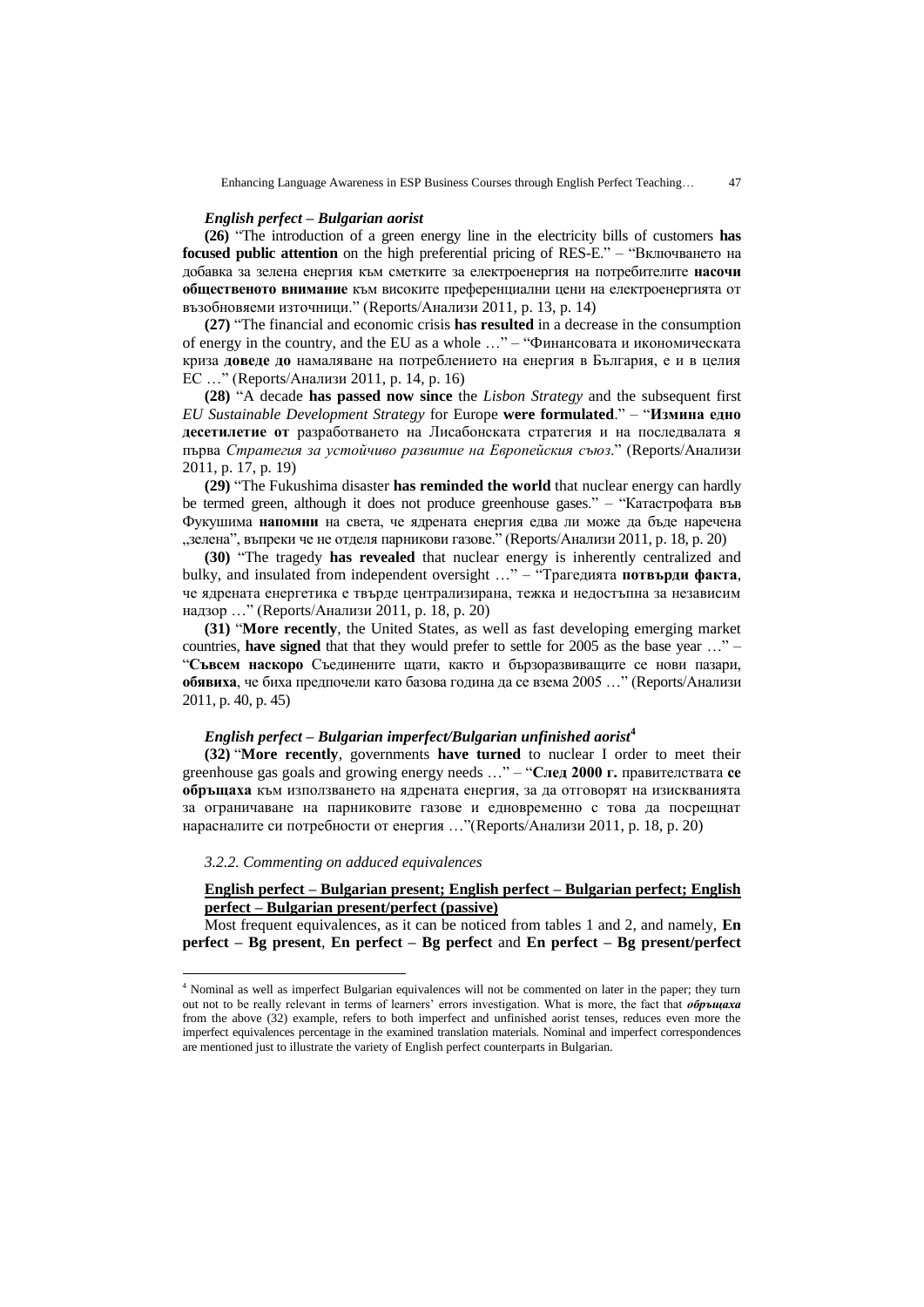**(passive)**, quite naturally stem from the mentioned forms" features, in both languages. To motivate these correspondences, we shall refer to table 3 below (rf. Ruzhekova-Rogozherova 2009, 2010), presenting concisely English perfect basic and derivational features, as well as to some essentials characterizing studied Bulgarian equivalents.

Table 3 English perfect values

| <b>Essential meaning 1:</b><br><b>Resultativity</b>                                                                                                                       | Derivational meanings,<br>stemming from both<br>essential meanings<br>combination:                                                                                                     | <b>Essential meaning 2:</b><br>"Extended now" (McCoard<br>1978), Current relevance or<br>Correlative deicticity (term<br>of ours) (since; for; so far; in<br>the last years) |
|---------------------------------------------------------------------------------------------------------------------------------------------------------------------------|----------------------------------------------------------------------------------------------------------------------------------------------------------------------------------------|------------------------------------------------------------------------------------------------------------------------------------------------------------------------------|
| <b>Derivational meanings:</b><br>Possessive resultativity (with Acquired experience<br>verbs referring to possession)                                                     |                                                                                                                                                                                        | <b>Derivational meanings:</b><br>"Not yet" perfect                                                                                                                           |
| <b>Present nearness</b><br>(just. recently, lately)<br><b>Anteriority; Transpositional Perfect generalization</b><br><i>use</i> (after, when + have +<br>past participle) | <b>Superlative perfectness (the Omnitemporality (always,</b><br>most, the first, the fifth, etc.) never)<br>(someone (everything, all<br>things, $etc.$ ) + have + past<br>participle) | <b><i>Progressive actuality (have</i></b><br>$+$ past participle $+$ more and<br>more + over the past (last)<br>years)                                                       |

The chart, in line with many previous studies conducted by eminent researchers, amongst whom McCauwley 1971, Comrie 1976, Brinton 1988, McCoard 1978, Cohen 1989 and others, testifies to the English perfect underlying aspectual features, and namely to its present boundedness, resultativity and current relevance, characteristics basically differentiating the category from the preterit in English, not allowing perfect deictic affiliation. To refer to the above exemplifying utterances, the crucial for the English perfect current relatedness can be detected not only in the typical periphrastic structure (have + past participle) insisting on present result "acquisition", but also in contextual factors, such as: for several years now (1), in the last few years (2), in the last ten years (9), for the past eight years  $(22)$ , not yet  $(5)$ ,  $(14)$ , so far  $(20)$ , for ages  $(12)$ , already  $(16)$ , (21). It should be pointed out, though, that the perfect value of remaining utterances from (1) to (23), which do not contain any of the above-mentioned markers, cannot be doubted as all of them, due to the overall context exhibit the typical perfect tight connectedness to the present and resultativity.

To entirely elucidate correspondences we must also refer to **Bulgarian present and perfect categories**, justifying adduced equivalences. The basic meaning of Bulgarian present is to refer to a process parallel to the moment of speaking, taking into account the fact that the process may coincide with the utterance moment or it may overlap with a wider time period, including or going through the "now" (rf. BAS grammar ( $\widehat{\text{ICBKE}}$ )<sup>5</sup> 1983, Pashov 2013). Thus, Bulgarian present possesses two basic varieties, with concrete and general time reference point, the generalized present expressing either repetitiveness

<sup>5</sup> ГСБКЕ stands for *Граматика на съвременния български книжовен език 1983.*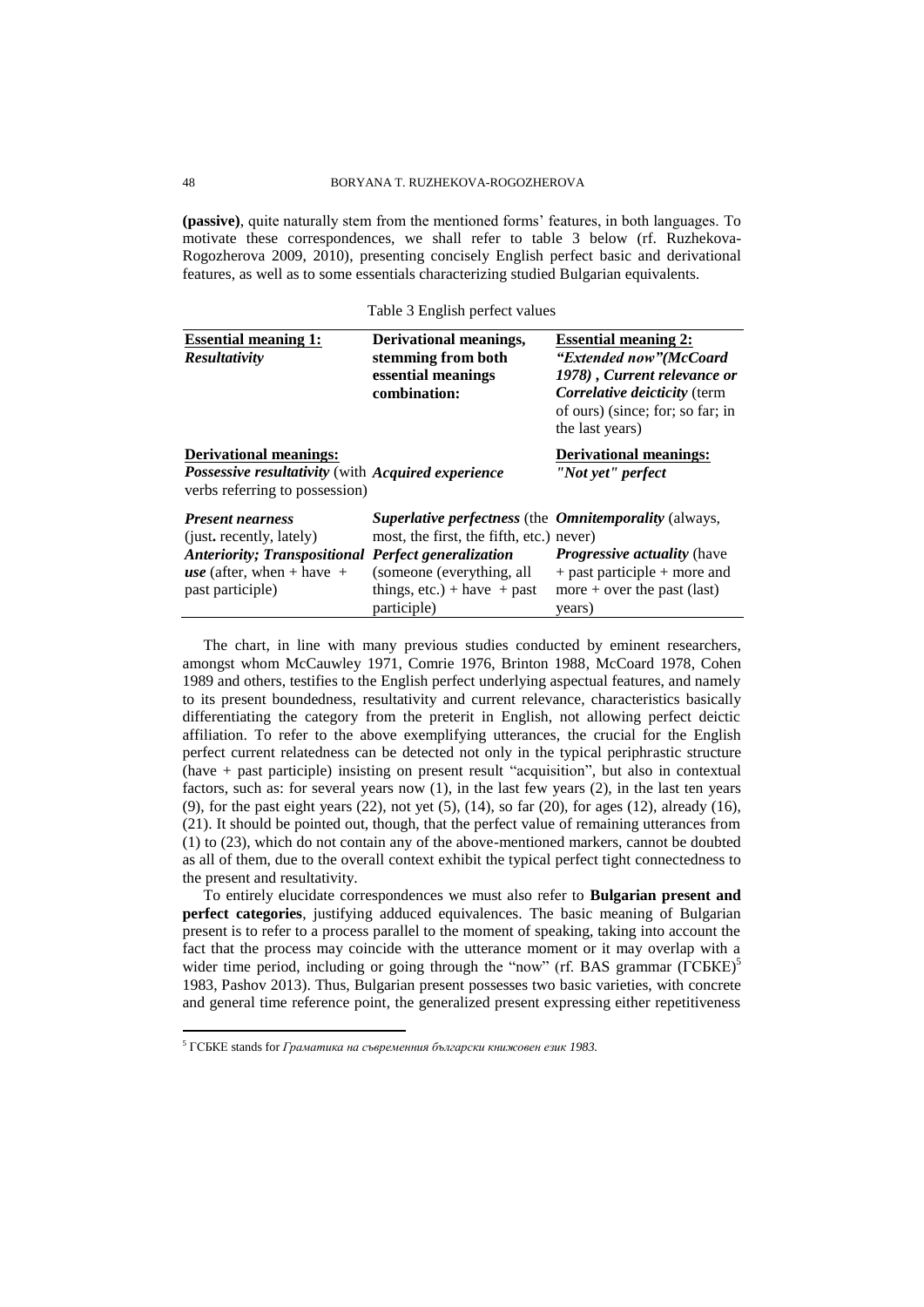or continuously habitual activities and quite often accompanied by the unfinished verb aspect (несвършен вид). As a result of the utterance moment inclusion in the larger time lapse, generalized present activities refer to some time period, prior and posterior to the "now" and, consequently, process non-interruption at the moment of speaking can be observed (rf. BAS grammar).

Referred to Bulgarian present tense values motivate not only these translation equivalents, which involve the above-mentioned *"for"* or *"in the last years"* meanings, but also the *"not yet"* ones (stemming from current relevance value, see table 3), as well as *contextually determinable* meanings as *current relevance, resultativity (combined or not with experience) or both* at the same time (ex.  $(1) - (7)$ ). Thus, examined English perfect – Bulgarian present equivalences, such as:

- **"For several years now** *Innovation.bg* **has refuted**" "*Иновации.бг* **вече няколко години опровергава**" (1) (*typical "extended now"*),
- "Bulgaria"s outdated National Innovation Strategy, adopted in 2004, **has not been implemented in the last few years** …" – "Остарялата Иновационна стратегия на България от 2004 г. **от няколко години не се изпълнява** …" (2) (*typical "extended now"*),
- **"In the last two years**, the number of patents … **has increased** by over 40% annually." – "Броят на издадените патенти … **за последните две години се увеличава** с над 40% годишно." (3) (*typical "extended now" with resultativity and experience*),
- "The economic and financial crisis **has put a considerable strain** on Europe"s public finances" – "Икономическата и финансовата криза **оказва огромен натиск** върху европейските публични финанси" (7) (*contextualized mixed resultativity / "extended now" values*),
- "… the companies which **have managed to establish** their own Bulgarian brand or product on **international markets** such as …" – "… тези компании, които **успяват да наложат** собствен (български) бранд/продукт на **международните пазари** като …" (4) (*contextualized mixed resultativity / experience / "extended now" values*),
- "The country **has managed to preserve** very low electricity prices" "Държавата" **успява да поддържа** най-ниските цени на електроенергията" (6) (*contextualized mixed resultativity / experience / "extended now"*),
- "Bulgaria **has not yet devised** a new action plan ... "България **все още няма разработен нов план** за действие …" (5) *("not-yet" perfect*),

may show **formal** translation **asymmetry**, though not a semantic one at all. This really *high degree of semantic perfect - present equivalence* stems from the fact that all English perfect meanings, essential and derivational ones (see table 3) function on the grounds of the intimate blending with the present. There is certainly some *overlapping* between typical *English perfect* values and *Bulgarian present* ones due to both forms tight current connectedness.

Is *Bulgarian perfect* tightly bound with the present and, consequently, *how convergent* is it to its *English counterpart*? This issue will be dealt with in the next paper section.

**Bulgarian perfect** turns out to be a crucial English perfect equivalent, though not the most frequent one in researched business articles. The following lines are devoted to Bulgarian perfect category features in the purpose of motivating the second in translation rate correspondence type.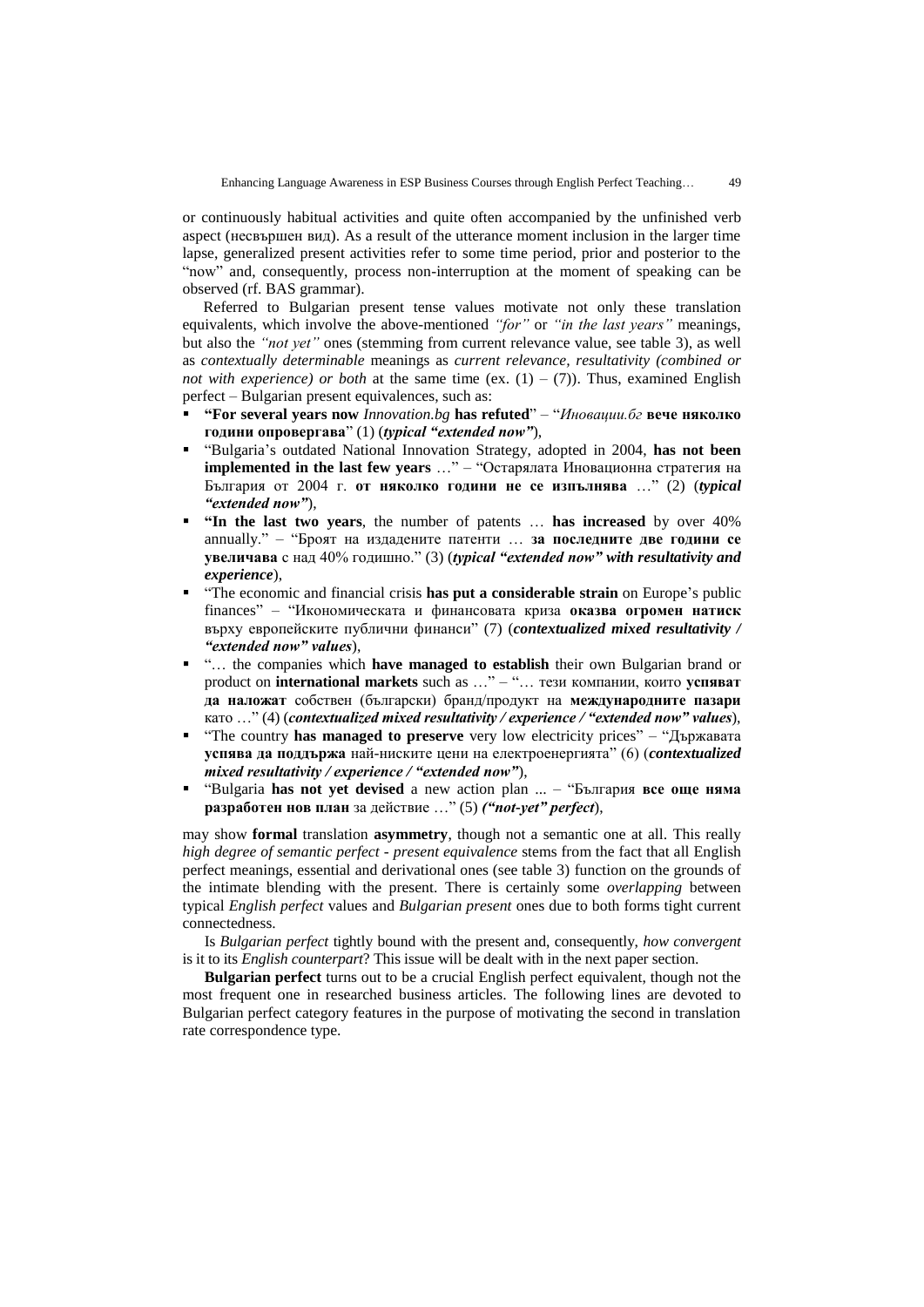**The perfect in Bulgarian**, which is considered as a *tense and not an aspect, in contrast with the English form*, is characterized by its *dual nature* revealed in its use. Bulgarian perfect (минало неопределено време or indefinite past) can concern a current result of a past process (*without deictic references*), on the one hand, and, on the other, a past time moment (*with deictic references*), this way, coming closer to or approximating *the aorist*. It should be kept in mind, though, that these "aoristic" perfect values, laden with specific connotations, *still possess resultativity* and also, *present connectedness*.

We will proceed by commenting on the most essential views of prominent researchers on the examined category in Bulgarian as to its crucial characteristics and use. To Lindstedt 2000 (in line with Dahl 1985) the perfect, including Bulgarian perfect is a "crosslinguistic category". Though based on the verb *съм* (*to be*), in the present, and not on *have*, as in English, and *the finished past active participle*, and not on *the past participle*, Bulgarian perfect is likewise the English category, a periphrastic structure with *many similar values*. The finished past active participle, also refers to a *current result*; what is more, it can be established that the attributive construction based on the most existential verb (to be), does not reveal a result "possession" as it is the case in English (and in many other European languages), but it puts a sign of equality between the recipient of procedural result and the result itself. Bulgarian perfect composition predetermines to some extent its first typical value, matching the Maslov 1990 definition (in Lindstedt 2000: 259): "present state or a result of a preceding action or change, and/or expressing a past action, event or state that is somehow important to the present and is considered from the present point of view, detached from other past facts". Examined typical Bulgarian perfect value gives rise to derivational meanings, such as the *"presuppositional" use* (… *е написал* …) (Lindstedt 1985: 222, citing Stankov 1976), the *existential use* (Lindstedt 1985: 223) (involving никой (nobody), никъде (nowhere), etc.), the *current relevance use*<sup>6</sup>, the *experiential use*<sup>7</sup> (a few (n number) times) (rf. Lindstedt 1994). Though they intersect<sup>8</sup>, likewise in English, Bulgarian perfect types<sup>9</sup> bear their own characteristic features, differentiating them from the aorist as well as from the aoristic perfect.

Though Bulgarian perfect, *in contrast with its English counterpart*, has also the ability to refer to an accomplished past process *deictically located in time and space*, this "aoristic" perfect still possesses many *typical perfect values*, such as the present relatedness, resultativity, experience and inference (deduction). Thus, for example,

<sup>6</sup> Lindstedt does not use this term; though some of his views on the existential perfect equally well describe the current relevance perfect, referring to ongoing situations which began in the past.

<sup>&</sup>lt;sup>7</sup> Lindstedt (1985: 224) considers that the existential Bulgarian perfect is often marked by negation or interrogation, a statement I partially disagree with; these cases frequently refer to current relevance use or to experiential meaning, in case of plurality as in "Гледали ли сте тези филми?" (Have you seen these films?, my translation) – transformation of a Lindstedt"s (ibid.) example.

<sup>8</sup> Rf. to Lindstedt (1985: 226) where it is said that "… existential and resultative perfect" "do not entirely exclude each other".<br><sup>9</sup> It must be

It must be said that value variation is sometimes dependent on aspect, as in: **Виждал** *ли си го досега? Видял ли си го досега?*, the first utterance expressing current relevance and experience, while the second, combination of current relevance and result. Likewise, "Kакво е **станало**" testifies to resultativity, though "Kакво е **ставало**" may reveal current relevance, experience or omnitemporality or a combination of mentioned values, according to the overall context. There are hardships related to the English translation of the above instances due to the tense/aspect morphological integration in Bulgarian; these values can be though transferred by means of compensatory mechanisms, such as adverbials indicating the number of occurrences, the perfect continuous or even the aorist (rf. to a successful English translation of a Bulgarian perfect in the imperfective aspect, Lindstedt (1985: 234).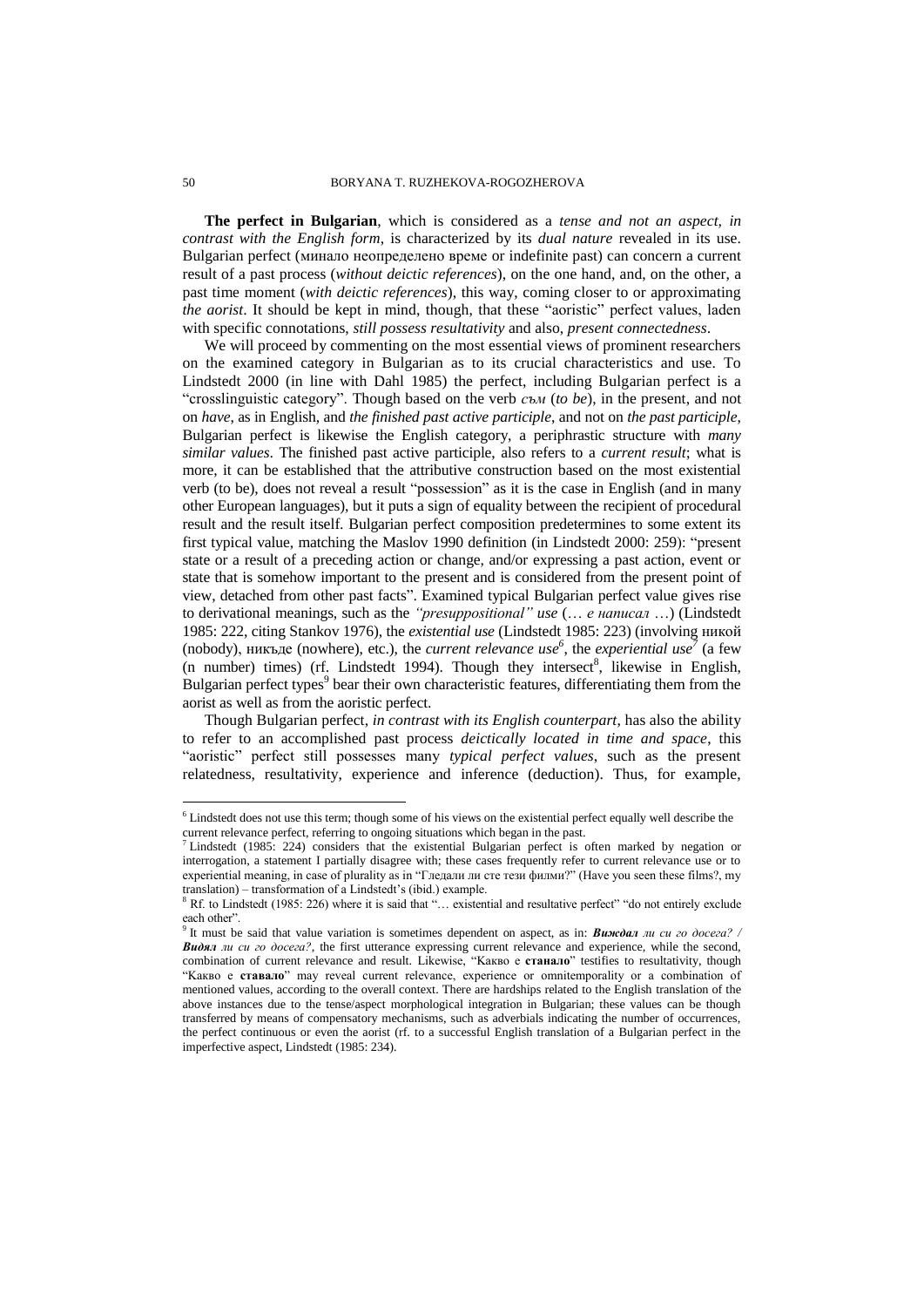though accompanied by time determination, Bulgarian *perfect* meaning in: "**Събудил съм се** *днес в пет часа*" <sup>10</sup> (Andreychin 1957 in Lindstedt 1982: 249), is *different, in our view, from the aorist* interpretation in: "*Днес* **се събудих** *в пет часа*" <sup>11</sup> *in terms of resultativity* and its **related values**, but *similar in terms of deicticity*. We must state that this Bulgarian perfect *duality* reveals a **close** *aorist / perfect relationship*, a fact supported in many ways, among which, the coincidence in form of the Indirective aorist (ходил (е)), which may preserve its auxiliary in the 3rd person as well, with the perfect (rf. Lindstedt 1994: 48), conclusive and reported forms, *bringing closer* in some respects, both, perfect and aorist categories.

The transparency of Bulgarian *aorist / perfect connectedness* can be clearly supported through the so-called conclusive or "inferential" perfect (Lindstedt 1982). Above mentioned Bulgarian *aoristic perfect / aorist* divergences and similarities are likewise valid in the following pair of utterances: "**Бил е** *тук миналата неделя*" (a Lindstedt"s example, ibid.1982: 254) <sup>12</sup> and "**Беше** *тук миналата неделя*" <sup>13</sup>, the first, pertaining to the *inferential perfect type*, in which "the speaker has not witnessed the event … but only infers it from the evidence at hand" (ibid.), and, the second, testifying to *completeness, deicticity and lack of present relevance*. Notwithstanding the examined perfect value **similarity** with the indirect or reported aorist "**бил е**" (both forms refer to a nonwitnessed process), the inferential utterance pertains to the set of *aoristic perfect uses*, in our view, referring to conclusions based on a *past process activity result*. We cannot underestimate, though, the many discussions carried out so far as to whether treated inferential (or called by some authors "evidential") forms belong by their nature to a type of Bulgarian **conclusive aorist, to the perfect (or to both)** (rf. among others, Alexova 2003, 2004, Nitsolova 2007, Kirova 2011, Kutsarov 1993)<sup>14</sup>. What is certain, though, in my view, is that all form / meaning convergences and divergences, along with their analyses performed so far, testify to *Bulgarian perfect duality*, on the one hand, and to *Bulgarian perfect / aorist tight connection*, on the other, *based on the aoristic perfect / inferential perfect / conclusive aorist / reported aorist connections<sup>15</sup>* .

After having presented crucial Bulgarian features, we shall proceed with explicating *English perfect – Bulgarian perfect translations* (ex. (8) – (16)). Most exemplifying utterances explicitly reveal the *intersection* of essential perfect values of both forms. It

<sup>&</sup>lt;sup>10</sup> English translation is mine: "I must have woken up at 5 AM today." or "I woke up today at 5 AM and it was so early!", depending on context.

English translation is mine: "I woke up today at 5 AM."

<sup>12</sup> English translation in Lindstedt (1982: 253): "He *must have been* **here last Sunday**." (italics and bold are mine).

<sup>&</sup>lt;sup>13</sup> He *was* **here last Sunday**:; my example and translation

<sup>14</sup> Alexova (2003:2) considers that "… the *inferential perfect* and *conclusive aorist* belong to two paradigms…" (English translation is mine); to Alexova 2004 **the conclusive aorist represents a transposition perfect use** ("Иво: - Купи ли подарък?" – "Иво попита баща си дали е купил / купил ли е подарък", Ivo: "Did you buy a present?" – Ivo asked his father if he had bought a present, my translation); in Nitsolova"s 2007 view, it is frequently **hard to differentiate treated types of aorist and perfect**; Kirova 2011 states that **reporting** is a manifestation of **evidentiality**, thus, in my view, quite logically *дали е купил / купил ли е* (above), **possesses perfect characteristics**, as "... it is on the grounds of the perfect ... that the whole evidential category is developed" (ibid.). In other words, is should be stressed, in my view, that there is a tight *perfect/reporting connectedness*. What is more, Kutsarov (1993: 87) states that "... conclusive forms lay in the foundation of yet another narrative plan, the plan of conclusion" (my translation), a fact which again corroborates the conception of Bulgarian perfect/aorist closeness. <sup>15</sup> Referred to Bulgarian perfect/aorist relatedness can be also historically supported as, according to

Totomanova 2004 evidential and thence indirect meanings developed on the grounds of Bulgarian resultative forms.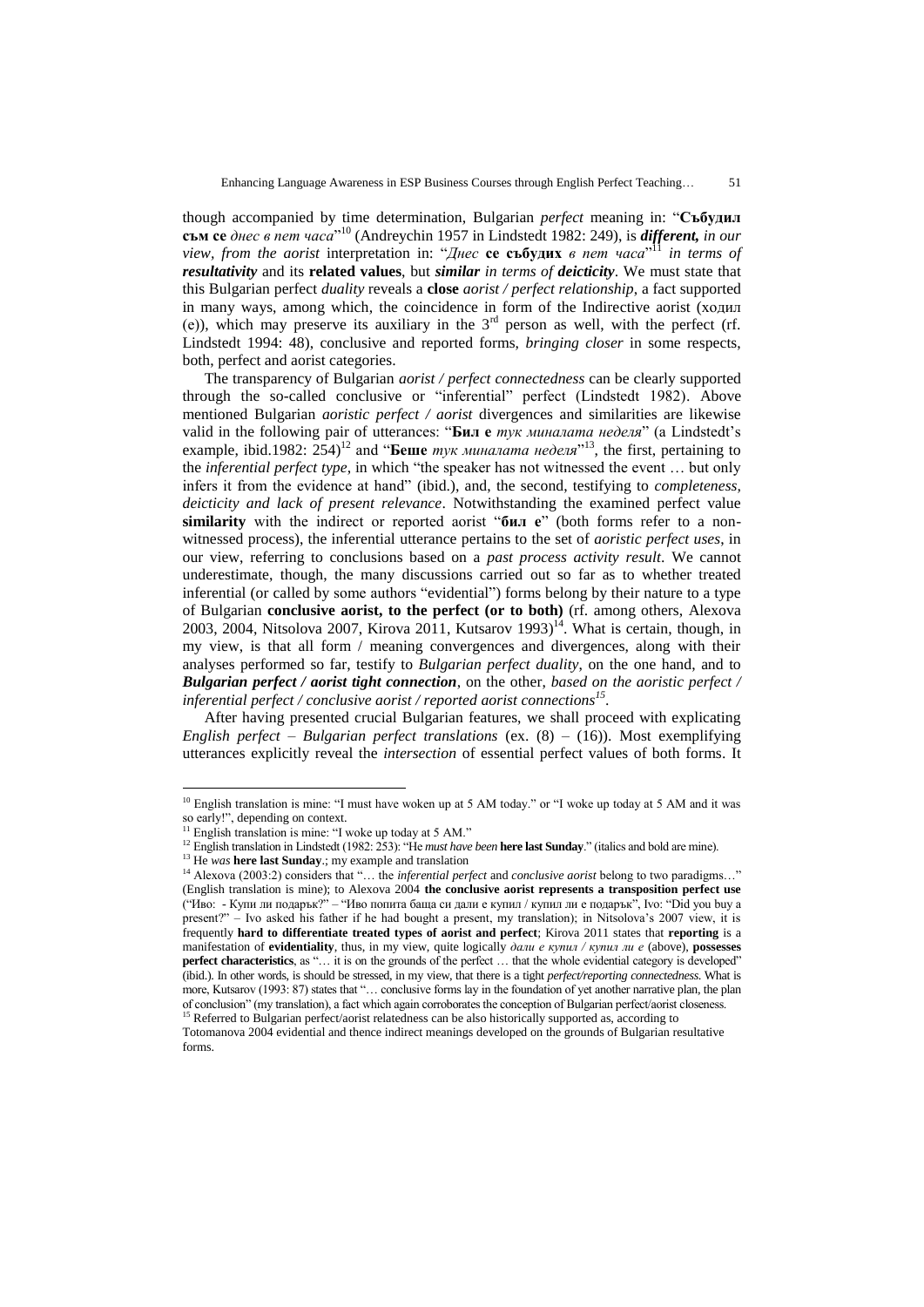should be mentioned though that the *degree of counterparts' convergence in meaning* is much higher than in already examined English perfect – Bulgarian present equivalences. English and Bulgarian periphrases function with their typical acceptations, such as:

- "The staff engaged in R&D **has increased by 20% in the last ten years**." "**За последните десет години** броят на персонала, зает с НИРД, **се е увеличил с 20%.**" (9) (*current relevance*),
- " … especially when they pertain to a union of twenty-seven states for which energy **has been the linchpin** of national sovereignty **for ages**." – "… особено когато става дума за съюз от 27 държави, за които **в продължение на десетилетия** енергетиката **е била съществен елемент** от националния суверенитет." (12) (*current relevance*),
- "The public administration in Bulgaria **has not made an effort to offer** this instrument ..." – "Държавната администрация в България **не е направила усилие да предложи** този инструмент." (8) (*implicit current relevance and "not yet"perfect*),
- "**At present**, Bulgaria **has not yet sold a single ton** of its emissions internationally …" – "**До момента** България **не е продала** на международния пазар **нито един тон** …" (14) (*explicit/implicit current relevance and "not yet"perfect*),
- "Bulgaria **has undertaken a serious commitment** in …" "България **е поела сериозен ангажимент** в …" (11) (*result*),
- "In addition, the development of a national legal framework on climate change **has already been launched** …" – "Освен това разработването на национална правна рамка за климатичните промени **вече е започнало** …" (16) (*result*),
- "Bulgaria"s government **has repeatedly declared intentions** …" "Правителството на България **многократно е декларирало амбиции** …" (10) (*experience*),
- "Bulgaria **has signed binding agreements** …" "България **е подписала обвързващи споразумения** …" (15) (*experience*),
- "… the selling country **has reached its interim renewable targets**." "… продаващата страна **е достигнала своите междинни планове** за използването на възобновяеми източници." (13) (*result and experience*).

It must be mentioned again, before concluding with *English perfect – Bulgarian perfect equivalences* examination, that notwithstanding the above mentioned relatively high convergence degree of examined counterparts, *there is not an absolute overlapping* of both languages perfect values due to Bulgarian periphrasis endowment not only with *resultativity and current connectedness meanings*, but also with *deicticity*. As it will be revealed later, this peculiar feature turns out to be relevant in Bulgarian interference elucidation.

Having illustrated *English perfect – Bulgarian perfect equivalences*, we will proceed with the third by occurrence rate correspondence *English perfect – Bulgarian present / perfect passive*. It must be stated though that *English perfect – Bulgarian present / perfect passive equivalences* (ex.  $(17) - (23)$ ) will not be examined in detail, due to Bulgarian *passive form coincidence* for both categories, present and perfect; this is most often the larger context which witnesses to whether the value pertains to the present or to the perfect.<sup>16</sup> Thus, already performed justification of Bulgarian *present and perfect equivalents* will be considered sufficient. However, values of individual exemplifying utterances will be briefly mentioned as it follows:

<sup>16</sup> In my view, referred to formal equivalence not only stems from auxiliary verb "съм" coincidence in Bulgarian present and perfect passive (rf. BAS grammar), but also from the semantic closeness of Bulgarian present and perfect categories.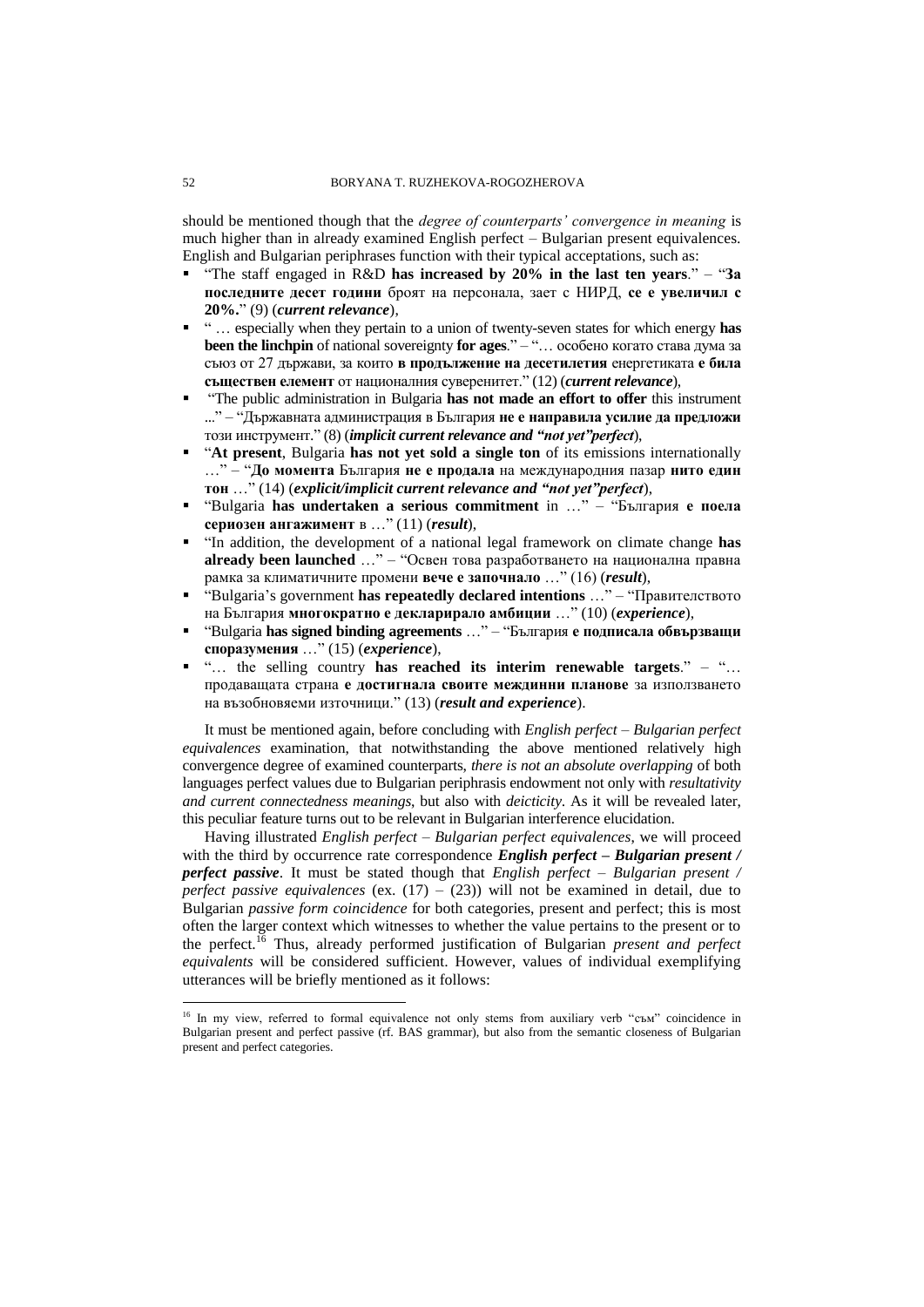- "While 192 countries **have already adopted**…" "Въпреки че протоколът от Киото **е приет** от 192 държави…" (21) (*result*),
- "Bulgaria **has harmonized** its legislation…" "Българското законодателство **е приведено в съответствие**…" (23) (*result*),
- "A total of 36 technology platforms **have been established…**" "**Създадени са** 36 технологични платформи…" (17) (*result and experience*),
- "Some of the funds … **have been channeled into**…" "Част от средствата … **са насочени към**…" (19) (*result and experience*),
- "**So far**, **measures have been focused** primarily on…" "**Мерките**, предприети **досега**, **са насочени** предимно към…" (20) (*current relevance and experience*),
- "**For the past eight years**, Bulgaria **has adopted three legal acts**…" "**За последните осем години са приети три нормативни акта**…" (22) (*current relevance and experience*).
- "Bulgarian participation **has not been registered**…" "…**не е регистрирано** българско участие…" (18) (*implicit "not-yet perfect"*).

### **English perfect – Bulgarian aorist**

 $\overline{a}$ 

At first glance *English perfect – Bulgarian aorist* correspondences, established in analyzed business texts, may seem inappropriate, though they are a *relevant and significant fact*, which can be explained and motivated. *What do detected aoristic forms in Bulgarian really express and are they in researched materials truly deictic, just because of Bulgarian aorist irrefutable underlying deictic value?* To adequately answer these queries we shall examine Bulgarian aorist (English simple past (preterit) most prominent counterpart) crucial and intrinsic characteristics referring to renowned studies and statements.

In accordance with the BAS grammar, Bulgarian aorist refers to processes *finished*, accomplished or interrupted before the utterance moment and deictically determined, the activity being potentially close to the moment of speech or remote from it. Concreteness, *temporal* (and we may also add *spatial*) localization are related to conveying *eyewitness knowledge* of an event; the activity completeness contributes, especially in the perfective (finished) aorist case<sup>17</sup>, to create a narrative; repetition or duration of finished processes are frequently conveyed values. *How are then already mentioned Bulgarian aorist basic meanings compatible with the English perfect values intrinsically marked with resultativity and current relevance and not with deicticity and completeness?* We must not underestimate the fact that Bulgarian perfective (finished) aorist possesses, along with its traditional meaning of deictic completion, *a value of perfectness and resultativity* (rf. Stankov 1976: 49, 50, 51, 62, 63); in case we add to the finished aspect components pertaining to specific resultative modes of action, some finished aspect verbs may refer not only to the activity, but also to its *current result*. Thus, the utterances, "Реши ли задачите? – Реших ги."<sup>18</sup> (ibid: 51), though alluding to a known deictic past reference moment, contain undeniable *present resultativity shades*. <sup>19</sup> What is more, *Bulgarian* 

<sup>&</sup>lt;sup>17</sup> Bulgarian unfinished aorist likewise expresses finished processes, though in general; information is not provided as to *whether they were accomplished until the end* or interrupted.

<sup>&</sup>lt;sup>18</sup> In my view, in compliance with Stankov's 1976 findings, both utterances may be *either translated* into English by *"Did you solve the problems?" – "Yes, I did."* or by *"Have you solved the problems?" – "Yes, I have."*, depending on context parameters, laying stress either on deicticity and completeness or on resultativity. <sup>19</sup> Lindstedt (1986:12), analyzing Bulgarian aorist in terms of layers of boundedness, refers to Stankov 1980

treating *finished aorist values* as expressing *whole, unified* and *completed processes*. I would guess that the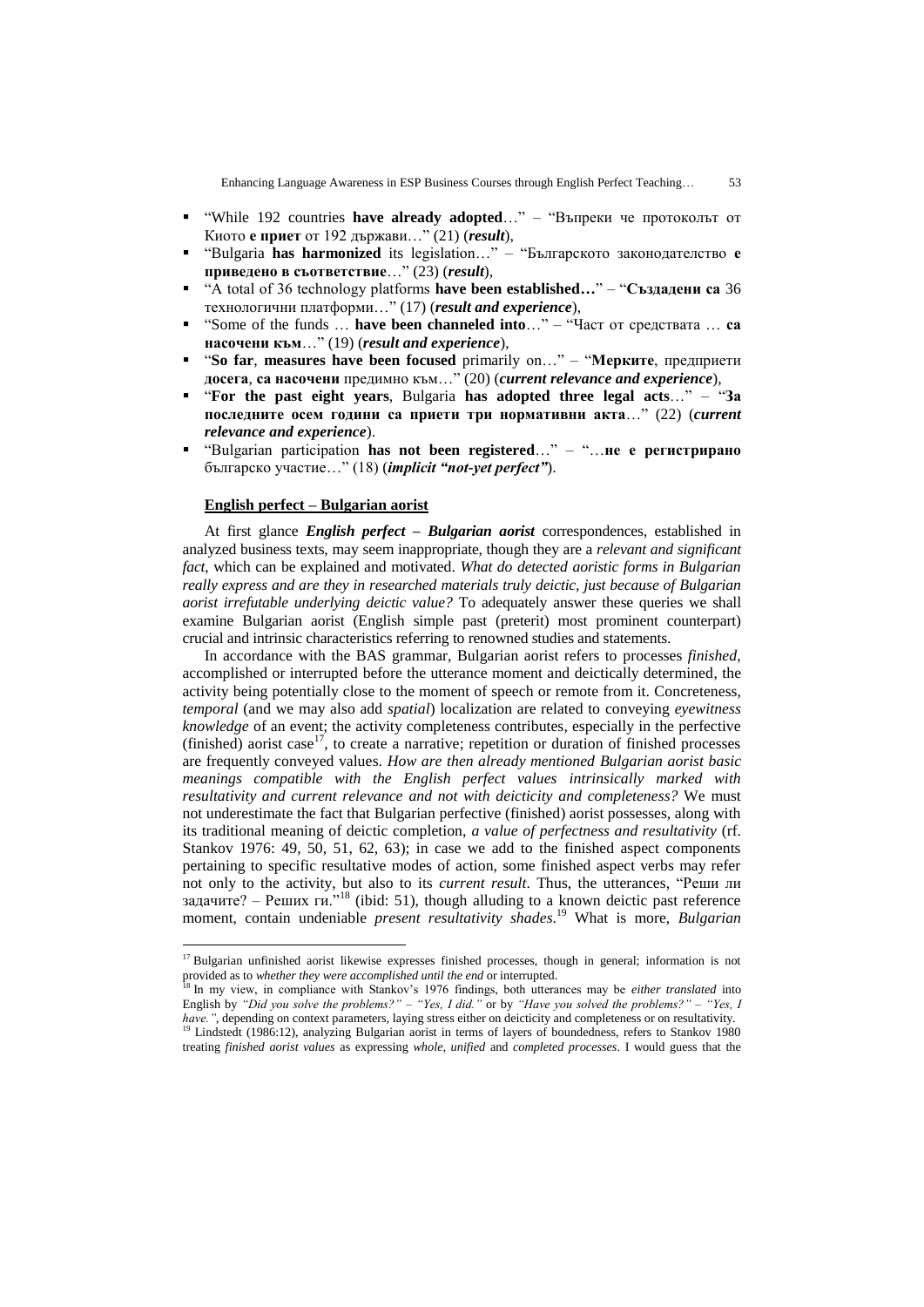*finished aorist*<sup>20</sup> refers to past activities which the speaker considers must have happened in an *already expected way*, such as "Издържа ли си изпита?; Срещнахте ли се и днес?" <sup>21</sup> (ibid: 62), which, in our view, strongly supports the considered *aoristic perfectness value*. It is so, due to the fact that the speaker uttering the question expects its answer; *this expectation* namely, logically existing at *the current moment*, *unites the finished past process to its present result*.

*Bulgarian finished aoristic values* have proved to *partially overlap*, as a result of the above examination, with *Bulgarian perfect essential meanings*, *and thence, with English perfect acceptations*. It must be mentioned that contemporary Bulgarian written / oral production observation witnesses to *more and more instances of perfect aoristic uses, implemented where the perfect would be completely suitable*; Bulgarian perfect though does not possess the *aoristic eye-witnessing hue* often contributing to utterances vividness and certainty. Thus, for example, nowadays radio listeners or TV viewers are more likely than before to hear in journalistic speech production (a linguistic practice raising some objections) "Нека разберем какво *решиха* депутатите днес в Народното събрание" instead of "Нека разберем какво *са решили* депутатите днес в Народното събрание" $2^2$ , the first utterance laying emphasis on eye-witnessing hues, and the second, on inferential ones.

The following instances, completely acceptable and the variants of which are quite typical for today"s Bulgarian written / oral production are yet another proof in support of some Bulgarian aoristic meanings closeness to Bulgarian and English perfect values. The aorist (ex.  $(1)$ ,  $(2)$ ,  $(3)$ ,  $(4)$ ), can be replaced by the perfect (ex.  $(1a)$ ,  $(2a)$ ,  $(3a)$ ,  $(4a)$ ), though with *variation in hues*.

- (1) "В продължение на три години той *работи* по автобиографията си и **сега** книгата излиза." - **(1a)** "В продължение на три години той *е работил* по автобиографията си и **сега** книгата излиза."
- (2) "Цената на електроенергията *се вдигна* **в последните години**." **(2a)** "Цената на електроенергията *се е вдигнала* **в последните години**."
- (3) "**Наскоро** тя *нарисува* нова картина." **(3a)** "**Наскоро** тя *е нарисувала* нова картина."
- (4) "Цената на петрола *се вдигна* и **днес** този факт се изразява в следното …" **(4a)** "Цената на петрола *се е вдигнала* и **днес** този факт се изразява в следното …"

English translation correspondences will be analyzed here below:

(1) **There are two options**: (1\*) "He *worked* for three years on his autobiography and now the book is appearing."; (1\*\*) "He *has worked* for three years on his

contrast between Bulgarian *finished aorist completeness* and *unfinished aorist incompleteness* greatly contributes to the examined *aoristic perfect meaning*.

<sup>20</sup> I would assume that this *interesting perfective aoristic value in Bulgarian* is preconditioned by the existence of both aoristic types (*finished* and *unfinished*) with their meaning variations.

<sup>&</sup>lt;sup>21</sup> Both utterances here again may be translated, depending on overall context, by "Did you pass your exam?" or by "Have you passed your exam?"; by "Did you meet him/her again today?" or by "Have you met him/her again today", not underestimating the fact that *today* in both languages contributes to present relatedness and, thus, leads either to *perfect or to aoristic perfectness*.

<sup>&</sup>lt;sup>22</sup> English translation of both utterances "Let us learn what decisions MPs *took (1) / have taken (2)* today." It must be taken into account that *Bulgarian aoristic example above* contains resultativity, which is not the case with its English counterpart (preterit or simple past), and is, consequently, *much closer to Bulgarian and English perfect values*.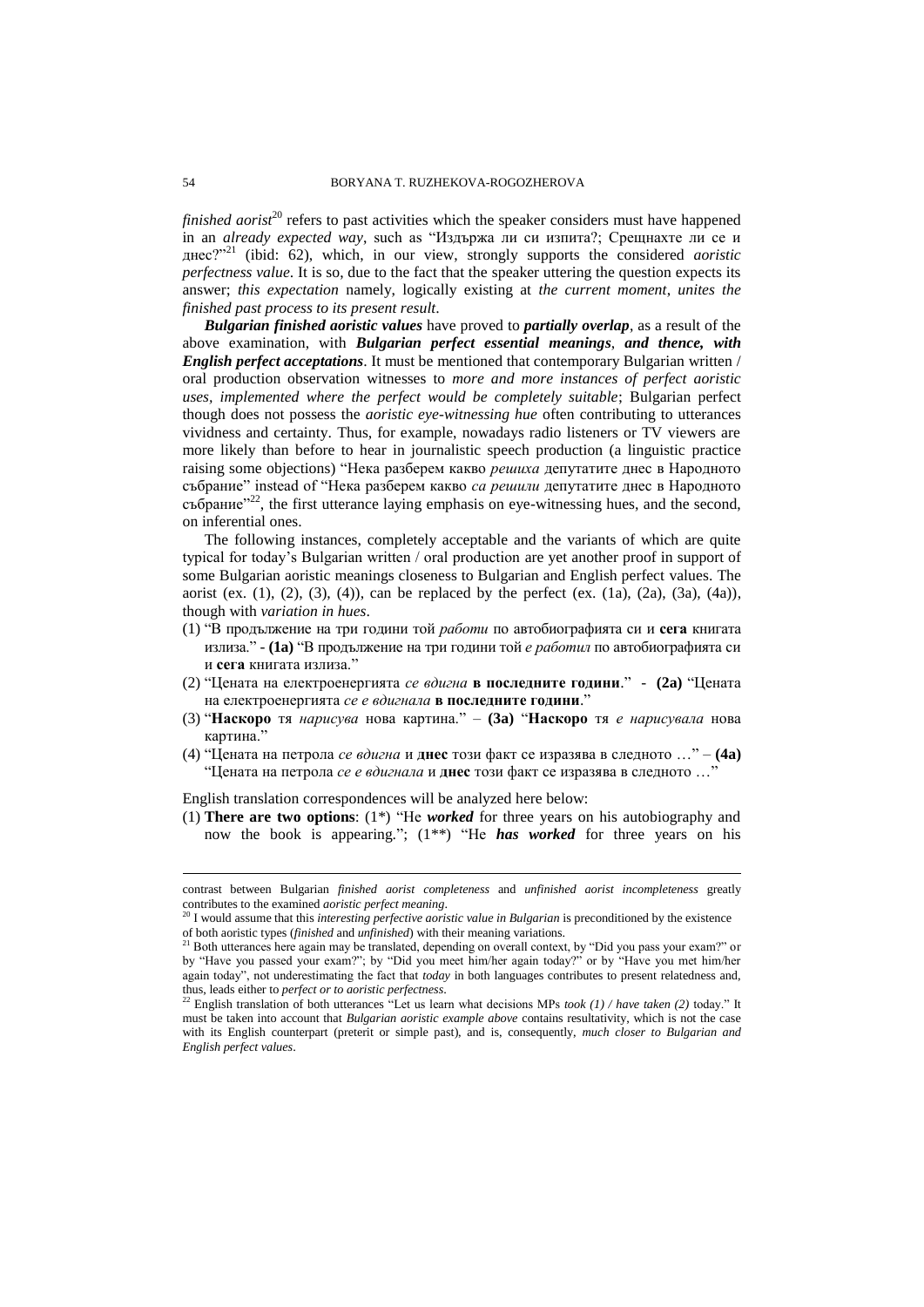autobiography and now the book is appearing." (1\*) obviously does not convey any perfect meaning at all in comparison with (1\*\*) revealing resultativity and current relevance. However, it must be mentioned that the second (1\*\*) English interpretation (the aoristic perfect one) of Bulgarian  $(1)$  is much more likely than  $(1^*)$ ;  $(1^*)$ , the completely finished and cut off from the present interpretation, more frequently would appear with exact time determination, such as: "В продължение на три години – **от 2009 до 2012**…" – "for three years - **from 2009 to 2012** …". **(1a) translation coincides with (1 \*\*).** It should be though kept in mind that Bulgarian (1a) contains inferential hues apart from typically current relevance ones.

- (2) Both examples ((2) and (2a)) translation is unambiguous and identical **"в последните години",** meaning **"over the last years"** is related to the present and, consequently, invariably requires the English perfect: "The price of electric power *has risen* **over the last years**". Here again (2a) in Bulgarian contains inference or evidentiality.
- (3) Both examples ((3) and (3a)) translation is unambiguous and identical due to the use of "**наскоро" – "recently, lately",** unavoidably leading in British English to the perfect: "She *has* **recently** *painted* a new picture." Bulgarian (3a) example inferential hue is still present.
- (4) Both examples ((4) and (4a)) translation is here again unambiguous and identical not only due to contextual factors (the use of "**днес"** – "**nowadays**"), providing the relationship with the present, but also to the background knowledge fact of the immediate relationship between oil price and all spheres of economy; the perfect is thus the only convenient way of translation: "Oil price *has risen* and **nowadays** this fact finds its expression in…" Similarly to above, (4a) in Bulgarian is characterized with inferential shades.

Having presented most essential Bulgarian perfect finished aorist features, we will proceed by analyzing the above English perfect – Bulgarian aorist equivalences  $((26)$  -(31)) in terms of values:

- "The financial and economic crisis **has resulted** in …" "Финансовата и икономическата криза **доведе до** намаляване на …" (27) (*result*),
- "The introduction of a green energy line in the electricity bills of customers **has focused public attention** on..." – "Включването на добавка за зелена енергия към сметките за електроенергия на потребителите **насочи общественото внимание** към …" (26) (*result*),
- "The tragedy **has revealed** that …" "Трагедията **потвърди факта**, че …" (30) (*result*),
- "The Fukushima disaster **has reminded the world** that ..." "Катастрофата във Фукушима **напомни** на света, че …" (29) (*result*),
- "**More recently**, the United States … **have signed** that that they would prefer to settle for 2005 as the base year …" – "**Съвсем наскоро** Съединените щати … **обявиха**, че …" (31) (*result and present nearness*),
- "A decade **has passed now since** … **were formulated**." "**Измина едно десетилетие от** разработването на …" (28) (*current relevance*).

The above exemplifying utterances from researched business English texts primarily reveal resultativity and current relevance in English perfect-Bulgarian aorist correspondences. However, this does not exclude other values appearance in different contexts.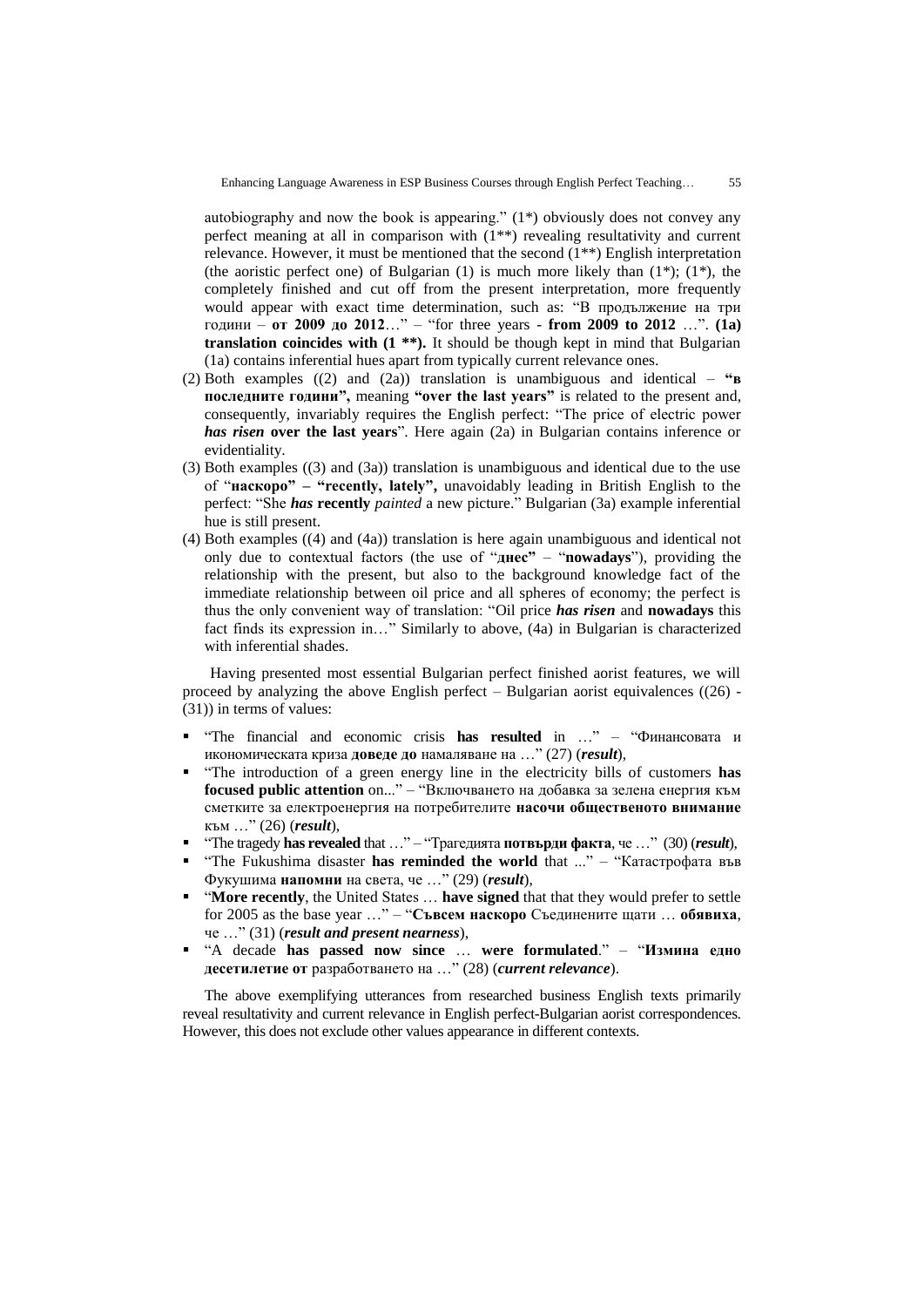### **What follows out of the above comments and observations?**

As it has already been shown, the English perfect turns out to be the equivalent of various forms in Bulgarian (rf. above tables 1 and 2) in business English texts, which can be represented through the following fan of basic correspondences:



Fig. 1

Furthermore, what has proved to be really crucial in learners' interpretation of English perfect values is the fact that established equivalent categories in both languages *do not completely overlap*. In compliance with the above translation equivalences analysis, **Bulgarian present** corresponds to the *English perfect* within the semantic range of *current relevance or "extended now", "not-yet" perfect or mixture of current relevance and resultativity*; **Bulgarian perfect** matches *English perfect* acceptations, such as *resultativity, experience, "not-yet" meaning (and, consequently, "so far" value), current relevance (or "extended now") and the combination of current relevance and resultativity* (rf. table 3) *only in its typical perfect***, but** *not aoristic (deictic) perfect connotations*. **Bulgarian perfect / present passive** periphrastic equivalents function within the same boundaries (*pertaining to referred to Bulgarian present and perfect acceptations*) as it has already been commented on. It has also become evident that **Bulgarian aorist** *in its resultative finished aoristic acceptation (and not typically deictic value), referring to present nearness, current relevance, current result and experience*, does match with hues of eye-witnessing and expressivity essential *English perfect* values.

# *3.2.3. The variety of English perfect equivalents in Bulgarian and business English learners' interference in mastering English perfect values*

As it has already been proved on many occasions<sup>23</sup>, *similar in form and/or meaning* categories *in two or more* languages are susceptible to mutually influence themselves in terms of formation and/or value acceptations in learners" knowledge building, this way leading to positive or negative transfer (interference). Transfer is cognitively preconditioned by knowledge formation mechanism always comparing new with existing pieces of information. Not only negative, but positive transfer should also be studied, both types being significant to degrees and ways of knowledge acquisition; it must be equally taken into consideration that *intralingual interference* quite often accompanies *interlingual one* (rf. Ruzhekova-Rogozherova 2011). A great number of equivalences of a FL category in a NL (and/or in FL1) normally leads to a great opportunity for language transfer due to omnipresent *inner translation* and unconscious calquing (in the light of Danchev 1991), not only in form, but also in meaning. Interference, though logically

 $^{23}$  Rf. Selinker 1969, 1972, Brown 1987, Odlin 1989, Danchev 1982, Danchev 2001, Shopov 2002, Ruzhekova-Rogozherova 2011 and many others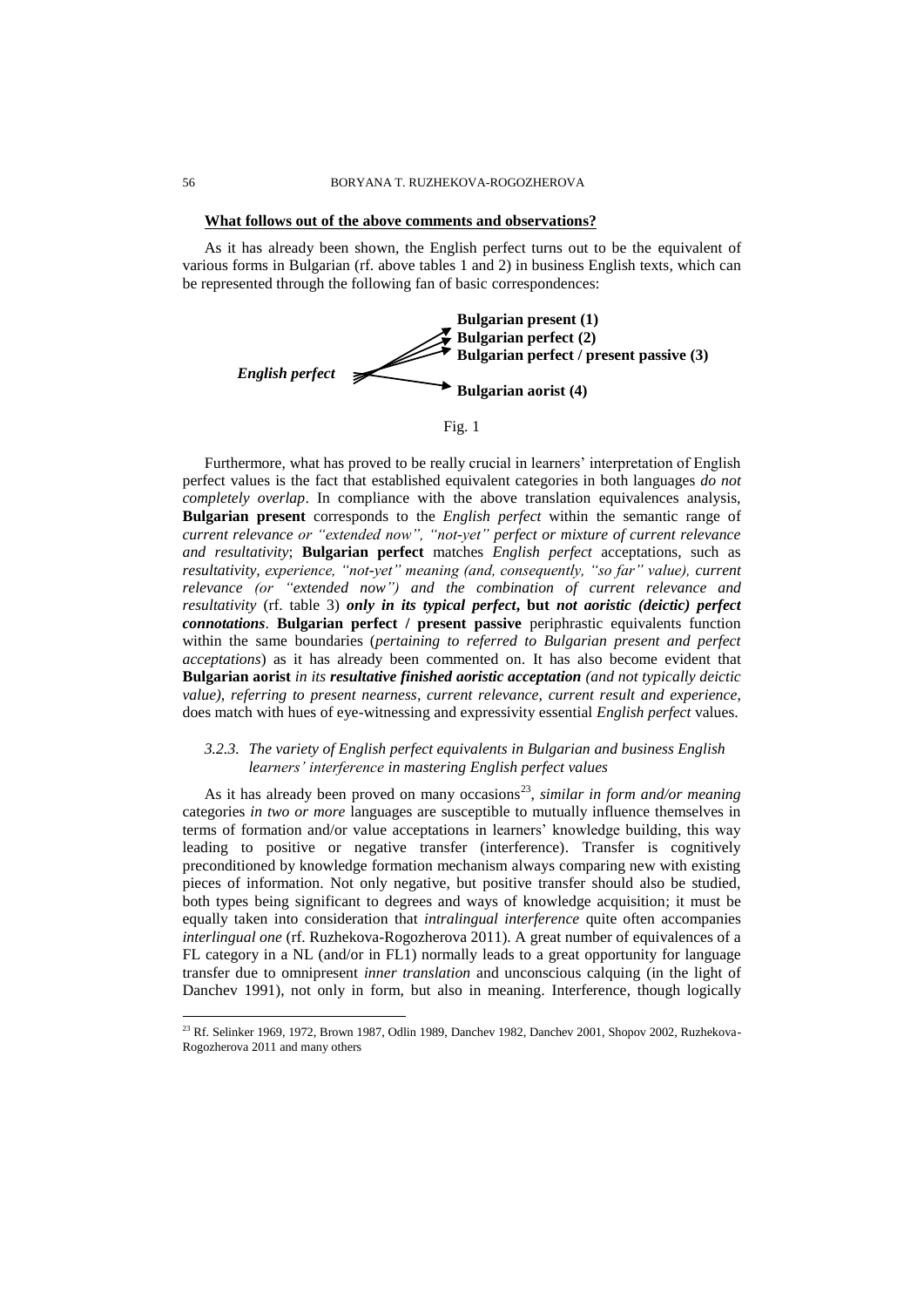expected and practically experienced must be proved, to be more efficiently fought with. Establishing negative transfer<sup>24</sup> usually happens by means of an adopted procedure developed by Corder 1971 and Corder 1981 and consisting in the following basic steps: (1) determining *overt* (evident) and *covert* (hidden, wrong functioning in overall context) *errors* in learners" production; (2) *overt error literal translation* into NL (FL1) (its adequate functioning reveals *calquing* and error interference etiology); (3) erratic utterance translation from NL (FL1) into target language and *error analysis* and (4) *contrastive analysis*.

Detailed analysis of business ESP learners" production, performed by means of the above algorithm, (likewise in general English students" case) has revealed on many occasions direct calquing (witnessing to negative interference) from Bulgarian in the field of English perfect values mastering, negative transfer being obviously due to the significant number of Bulgarian correspondences (rf. fig. 1). Studied phenomenon will be illustrated by presenting and analyzing the following erratic utterances typical to ESP students, here below referring only to a few characteristic examples for the reason of conciseness:

(1) (A) **WRONG:** "We *have discussed\** the issue at **last week**"s meeting."; **RIGHT:** "We *discussed* the issue at **last week**"s meeting."; **LITERAL BULGARIAN TRANSLATION:** "*Обсъдили сме* въпроса на заседанието от **миналата седмица**."; (B) **WRONG:** "The company *has launched\** the new brand **in 1988**."; **RIGHT:** "The company *launched* the new brand **in 1988**."; **LITERAL BULGARIAN TRANSLATION:** "Компанията *е пуснала в продажба* марката **през 1988**."<sup>25</sup>

**ANALYSIS:** Bulgarian **PERFECT and/or AORISTIC PERFECT** interference has been established in juxtaposing overt error with its literal translation equivalent, due to Bulgarian *aoristic perfect* ability to refer to *deictically determined, though resultative, events*. Additionally, the above calquing may be the result of *secondary interference* (or *intralingual interference*<sup>26</sup>), stemming from Bulgarian *conclusive perfect connection with the reported aorist* (rf. above) and, thence, with the variety of aoristic acceptations, as well as from the already examined *Bulgarian finished aorist perfect meaning*, leading to "equalizing" in the learners" understanding of the values of Bulgarian **typical perfect**  with the values of the **aoristic perfect**, **perfect meaning aorist** and, why not, thence, with these ones of the **deictically determined aorist**. Equalized values can be subsequently *wrongly transferred* (calqued) onto English perfect acceptations, the learners assuming that the English perfect is not only a resultative category joining past and present, but may also contain deicticity. Under these circumstances the students can be very likely to put a sign of equality not only between *the English perfect and Bulgarian aoristic perfect*, but also between *the English perfect and past simple (preterit) values*, based on the *partial*

 $24$  A similar procedure is also applicable in positive transfer determining, though based not on errors, but on illogically correct learner production.

<sup>25</sup> Literal translation equivalent of (A) is quite close to the aoristic Bulgarian translation: "*Обсъдихме* въпроса на заседанието от **миналата седмица**." Likewise, literal translation equivalent of (B), to: "Компанията *пусна в продажба* марката **през 1988**.", aoristic perfect equivalents containing a conclusive hue, whereas the finished aoristic ones reveal the eye witnessing value of certainty and completion. Bulgarian equivalents nearness in meanings preconditions the already mentioned and commented on later intralingual interference.

 $26$  It has become evident (rf. Ruzhekova-Rogozherova 2011 on French-English past simple (preterit) / perfect contrastive analysis) that intralingual interference, stemming from calquing values / forms between categories similar in terms of from or semantics within the source or target language, also preconditions interlingual interference.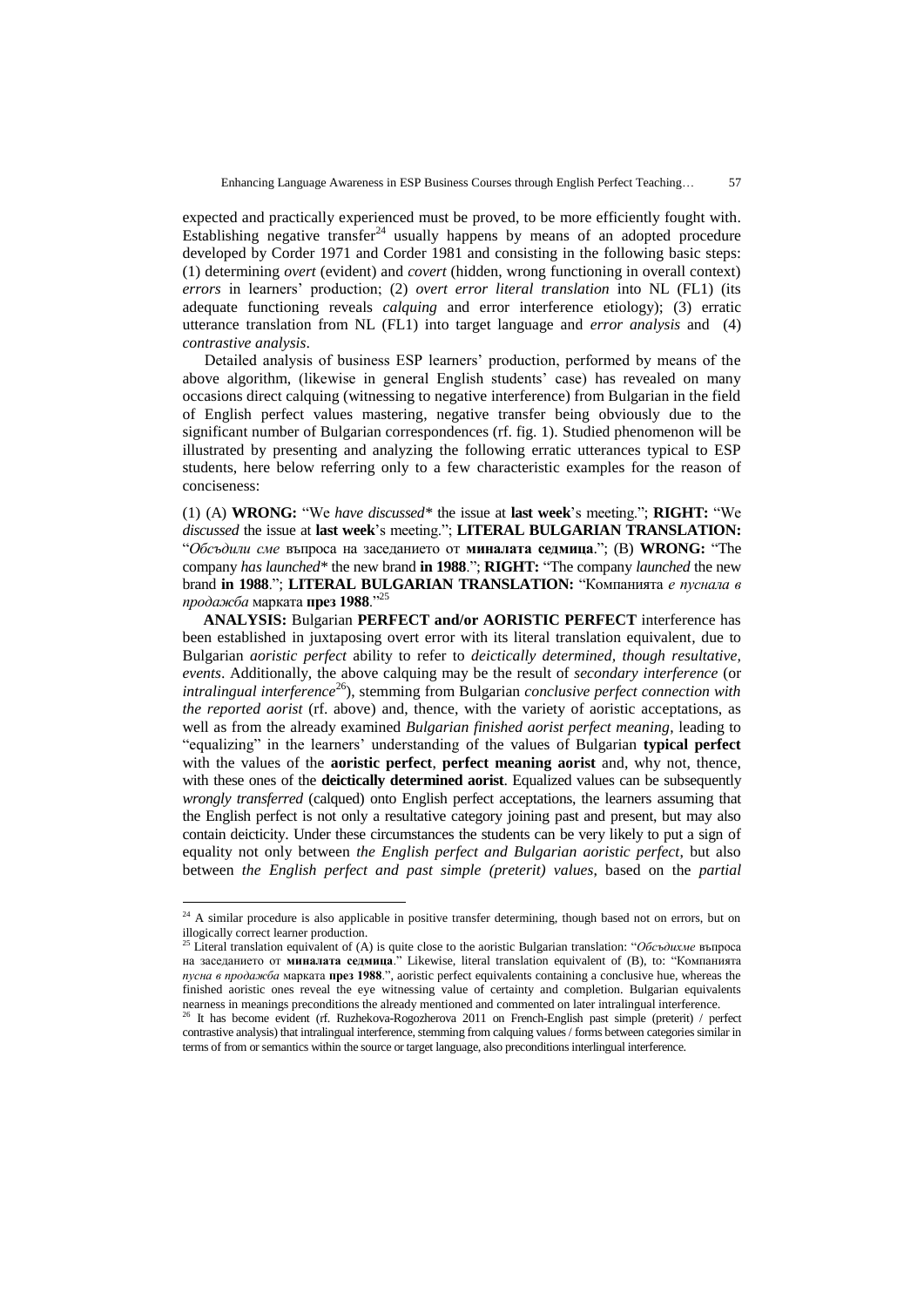*overlapping* of Bulgarian perfect with its aoristic perfect variant and this way, with some Bulgarian aoristic acceptations.

(2) **WRONG:** "Please, be aware that our address and phone number *changed*\*"; **RIGHT:** "Please, be aware that our address and phone number *have changed*"; **LITERAL BULGARIAN TRANSLATION:** "Моля, имайте предвид, че адресът и телефонният ни номер *се промениха."<sup>27</sup>*

**ANALYSIS:** The calquing, revealing interference, originates from wrongly transferring Bulgarian *finished perfect aorist resultativity* onto the English simple past (preterit) (value it does not possess in English),<sup>28</sup> which, similarly to above may stem from some learners' assumption that there is a sign of equality between Bulgarian perfect and aorist meanings, and, consequently, between their English counterparts (intralingual transfer leading to interlingual interference). However, positive transfer is here again possible due to "*са се променили/ са променени*" in translation matching typical perfect acceptations (rf. above in the section on perfect and present/perfect passive analysis in Bulgarian).

(3) **WRONG:** "They *invested\** millions in advertising **so far/ over the last years/ since 2000/ for 25 years/ for many years**."; **RIGHT:** "They *have invested* millions in advertising **so far/ over the last years/ since 2000/ for 25 years/ for many years**." **LITERAL BULGARIAN TRANSLATION:** "**До настоящия момент/ през последните години/ от 2000 г./ в продължение на 25 години/ в продължение на много години** *те инвестираха* милиони в реклама." 29

**ANALYSIS:** In compliance with the above comments, calquing primarily originates from *Bulgarian finished aorist perfect acceptation*, which renders the translation utterance correct, and secondarily, from *equalizing Bulgarian finished aorist meaning with Bulgarian perfect value*, leading to equality in some, if not all, learners' understanding, between the English perfect and simple past (preterit) acceptations.

(4) **WRONG:** "She *is\** the company CEO **since 2010/ for 5 years/ since her promotion**."; **RIGHT:** "She *has been* the company CEO **since 2010/ for 5 years/ since her promotion**."; **LITERAL BULGARIAN TRANSLATION:** "Тя *е* главен изпълнителен директор на компанията **от 2010 г./ в продължение на 5 години/ от повишението си**."

**ANALYSIS:** In that case language interference is due to calquing motivated by the *partial Bulgarian present / English perfect overlapping* in meaning (rf. above in the section on Bulgarian present analysis), causing erratic equalization of Bulgarian present use with the examined English category. Similarly to above, interference may stem from intralingual transfer, and namely, from the wrong equalization of Bulgarian typical perfect with Bulgarian present values caused by their *partial overlapping*, which then

 $27$  Literal translation equivalent is here again similar in value (with the exclusion of additional hues) with: "Моля, имайте предвид, че адресът и телефонният ни номер *са се променили/ са променени*."

<sup>28</sup> Although the English simple past (preterit) was mentioned, we do not deem necessary to examine here its essential characteristics. It is true that this type of error may stem not only from equalizing values of Bulgarian categories and, this way, of the English ones, but also from English simple past mastering problems. However, contrastive teaching of the simple past is not among the objectives of the current paper (rf. to Ruzhekova-Rogozherova 2011 as to some details on the English simple past characterization and contrastive teaching with its French counterpart).

<sup>&</sup>lt;sup>29</sup> Similarly to above, positive transfer is here again likely to occur as a result of a possible Bulgarian perfect translation equivalent: "**До настоящия момент/ през последните години/ от 2000 г./ в продължение на 25 години/ в продължение на много години** *те са инвестирали* милиони в реклама."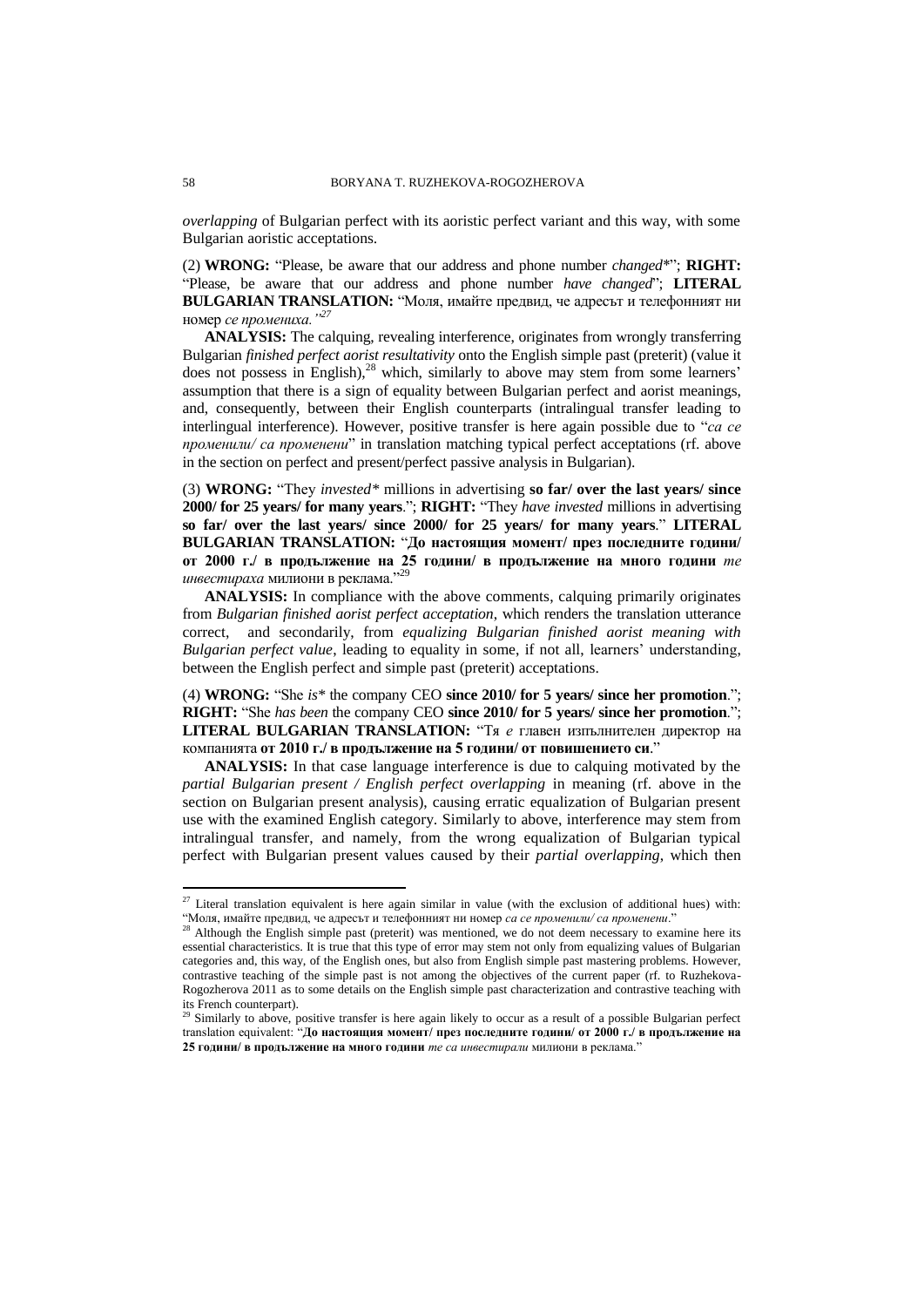leads to another degree of erratic equalization, between the English counterparts, perfect and present.

(5) **WRONG:** "This strategy *outperforms\** **for many decades** in machine building."; **RIGHT:** "This strategy *has outperformed* **for many decades** in machine building."; **LITERAL TRANSLATION:** "Тази стратегия *дава много по-добри резултати* от очакваното **в продължение на много десетилетия** в областта на машиностроенето." 30

**ANALYSIS:** As it has been already established, direct Bulgarian calquing, due to Bulgarian present value partial overlapping with the English perfect meanings, preconditions the examined erratic utterance, as well as already treated secondary intralingual interference (rf. the above example analysis).

# 4. MUST THE ENGLISH PERFECT BE CONTRASTIVELY TAUGHT IN BUSINESS ESP COURSES AND HOW?

Already exemplified and motivated Bulgarian interference in the process of mastering the English perfect in ESP business courses reveals the importance of the examined category *contrastive teaching<sup>31</sup>* . Presenting to ESP learners the *English perfect characteristics in contrast* (convergences and divergences in terms of form and semantics) *with its Bulgarian equivalents' features* contributes to building the understanding that *form / meaning similarities* between categories belonging to two (or more) languages *are not necessarily complete*; in fact, there are many discrepancies in terms of form / meaning between counterparts, as shown in the above discussion. The better *awareness* of similarities and differences leads to the better and more exhaustive *comprehension of real equivalences* between categories pertaining to two (or more) languages, with reference to form and meaning, and this way, preconditions the reduction of interference errors. Thus, contrastive teaching, if appropriately carried out at its various stages, contributes to the specific and also overall learners" *language awareness<sup>32</sup>* and is, consequently, tightly connected with minimizing errors in other related fields of language, apart from deliberately taught ones.

# **4.1. Stages of the English perfect contrastive teaching with Bulgarian in business ESP classes**

Successful contrastive teaching, likewise grammar teaching in general, follows the already proved as efficient stages of *lead-in*, *elicitation*, *explanation*, *accurate representation* and *immediate creativity* (rf. Harmer 1991), though, in the examined approach English category specific features are taught *in juxtaposition with its Bulgarian counterparts* in terms of form and values. Quite frequently *interlingual contrasts* are

<sup>&</sup>lt;sup>30</sup> Similarly to above, positive transfer is likely to occur as a result of a possible Bulgarian perfect translation equivalent: "Тази стратегия *е давала много по-добри резултати* от очакваното **в продължение на много десетилетия** в областта на машиностроенето."

 $31$  Rf. to James (1980: 154), "Contrastive teaching" involves presenting to the learner at the same time all the terms in a linguistic system of L2 which, as a system, contrasts with the corresponding L1 system."; in our works though we consider this version of the approach rather idealized and focus on the contrastive teaching of categories with a proven high degree of interference.

 $32$  Rf. as to the close relationship between contrastive teaching and language awareness in Ruzhekova-Rogozherova 2014, the study referring to many researchers in the field of language awareness and to a linguistic experiment performed by the author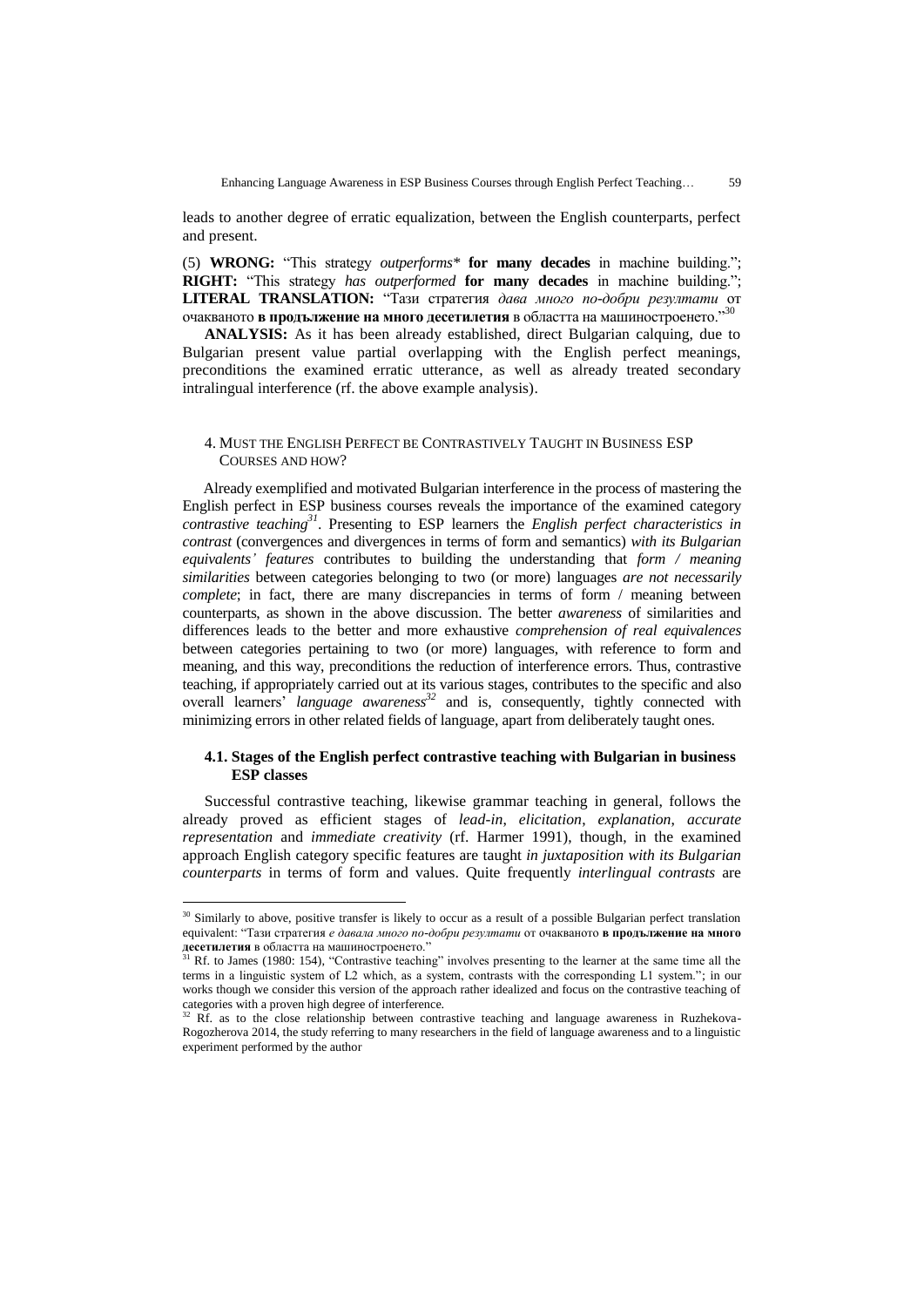accompanied by *intralingual comparisons* due to already mentioned intralingual interference contributing to positive or negative *transfer*. Some *error analysis* components are also performed, in compliance with the above commented on interference identification algorithm, in the purpose of studied category equivalents better *understanding* and, consequently, more conscious and correct implementation in written and/or oral speech production. Illustrative examples will be adduced here below to provide illustration of contrastive teaching stages.

#### *4.1.1. Lead-in stage*

We suggest implementing *equivalent translation paragraphs* in the purpose of providing some initial idea of the English category meanings and use as well as of its Bulgarian counterparts" values and getting the learners acquainted with the existence of *convergences and divergences between forms in both languages*. It will also be valuable to use *another set of translation paragraphs* to refresh students" ideas as to diverging uses and meanings of the *English perfect and simple past (preterit)*, quite often confused as a result of already analyzed interference (primary (interlingual) and secondary (intralingual). Thus, contrastive teaching approach, involving *comparisons between categories belonging to two (or more) languages* will be facilitated by comparative teaching *involving comparisons between categories pertaining to one language* (either the target and/or the source language) and fighting intralingual negative transfer, this way, also contributing to learners' language awareness enhancement.

# **First set of paragraphs<sup>33</sup>**

(1) "The **recent** disaster in Fukushima *has clearly demonstrated* that, while nuclear power plants emit almost no greenhouses gases, in the wake of accidents they can be extremely harmful to the environment. Even in the absence of such "black swan" calamities, the nuclear industry *has* **not yet** *found* a way to solve the problem of longterm (permanent) storage, which was one of the reasons for its loss of popularity in the 1990"s." (Reports 2011: 56)

(1a) "**Неотдавнашната** катастрофа във Фукушима недвусмислено *показва*, че макар атомните електроцентрали на практика да не отделят почти никакви парникови газове, въздействието им върху околната среда може да бъде изключително вредно. Да настъпват такива необичайно големи бедствия, ядрената индустрия **все още** *не е намерила* начин за справяне с проблема за дългосрочното (окончателно) складиране на отпадъците, което е и една от причините за замирането на отрасъла през 90-те години на миналия век." (Анализи 2011: 62)

(2) "**For years** governments *have tried* to reach climate change and energy targets through quick fixes, such as replacing coal with natural gas. This *has led* to a **gradual increase** of energy dependence on Russia. (…) The Fukushima disaster *has reminded* the world that nuclear energy can hardly be termed green, although it does not produce greenhouse gases. The tragedy *has revealed* that nuclear energy is inherently centralized and bulky, and insulated from independent oversight, which creates high risks of government capture and governance failures." (Reports 2011: 18)

(2a) "**В продължение на години** европейските правителства *се опитват* да постигнат целите, поставени пред енергетиката в контекста на климатичните

<sup>&</sup>lt;sup>33</sup>Exemplifying paragraphs belong to the above referred to collection of business materials in Bulgarian and English.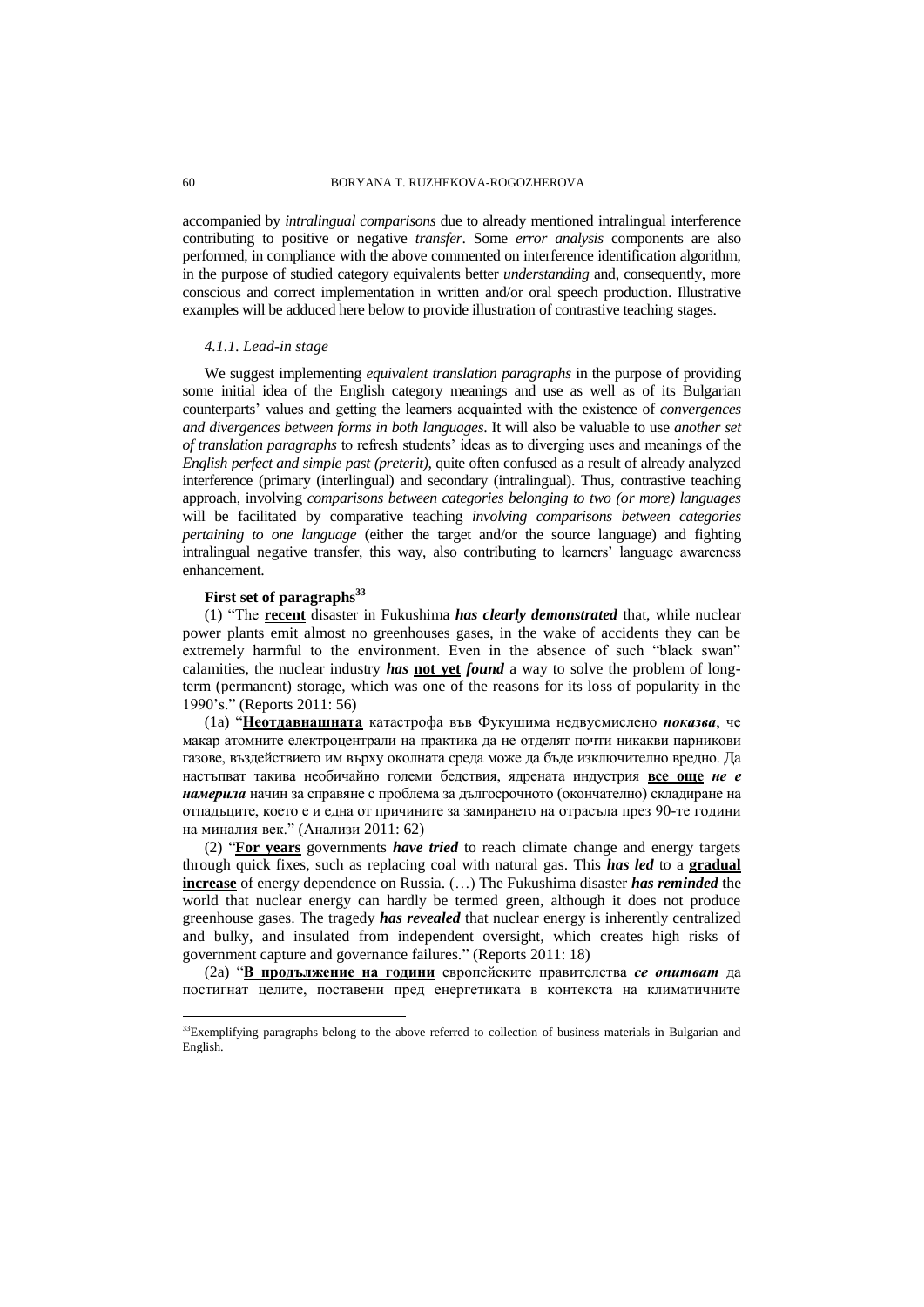промени, посредством бързи решения, едно от които е заместването на въглищата с газ. Това **постепенно** *увеличава* енергийната зависимост на Европа от руския газ. (…) Катастрофата във Фукушима *напомни* на света, че ядрената енергия едва ли може да бъде наречена "зелена", въпреки че не отделя парникови газове. Трагедията *потвърди* факта, че ядрената енергетика е твърде централизирана, тежка и недостъпна за независим надзор, като така създава висок риск от корупция и грешки от страна на правителството." (Анализи 2011: 20)

(3) "The increase of R&D expenditure should essentially exceed GDP growth which *has* rarely *happened* **in the last decade**. (…) R&D expenditure in the sectors of higher education and enterprises *has increased* by an identical rate (slightly 3.6-fold) and merely twice larger sums *have been distributed* for the state sector (publicly funded research units, BAS, AA). **Over the ten-year period**, there *has been* a relative increase of the share of higher education, enterprises and non-profit organizations at the expense of the state sector." (Innovation 2011: 32)

(3a) "Необходимо е ръстът на разходите за изследователска и развойна дейност да превишава съществено ръста на БВП, което **през последното десетилетие** *се е случвало* рядко. (…) С еднакъв темп *нарастват* разходите за НИРД в секторите "Висше образование" и "Предприятия " (малко над 3,6 пъти) и едва 2 пъти поголеми суми *се разпределят* за държавния сектор (ведомствени изследователски звена, БАН, ССА). **За десетгодишния период** относително *се увеличава* делът на висшето образование, предприятията и нетърговските организации за сметка на държавния сектор." (Иновации 2011: 32)

### **Second set of paragraphs**

(4) "Bulgaria"s membership in the European Union *was accompanied* by high expectations for improvement of the business climate and the living standards in the country. The global financial and economic crisis of **2009 – 2010**, however, *dealt* a severe blow to economic growth, *increased* unemployment and **reduced** private and public capacity for investment. Bulgaria *remained* one of the few stable EU member-states financially and fiscally, but this *did not change* the position of the Bulgarian economy as the poorest in the EU and requires bold measures for overcoming the slowdown." (Innovation 2011: 11)

(4a) "Членството на България в Европейския съюз *бе свързано* с множество очаквания за подобряване на бизнес климат и жизненото равнище в страната. Световната финансово-икономическа криза от **2008 – 2010 г.** *нанесе* сериозен удар върху икономическия растеж, *повиши* безработицата и *намали* финансовите възможности на частния и държавния сектор за инвестиции. България *остана* една от малкото финансово и бюджетно стабилни страни – членки на ЕС, но това *не променя* позицията на българската икономика като най-бедната в ЕС и изисква смели и решителни мерки за преодоляване на изоставането." (Иновации 2011: 11)

(5) "With Bulgaria"s accession into the European Union **in 2007**, the country *adopted* a very comprehensive but badly structured law on promoting renewable energy sources. Its guaranteed high and stable preferential prices for electricity produced from renewables *led* to a quick and chaotic explosion of wind and photovoltaic projects (…). (…) However, as preferential prices *kicked in*, electricity prices for consumers *started to* marginally *increase*, which, coupled with the introduction of a specific green energy line in monthly electricity bills, *created* a popular public backlash against renewable energy." (Reports 2011: 19-20)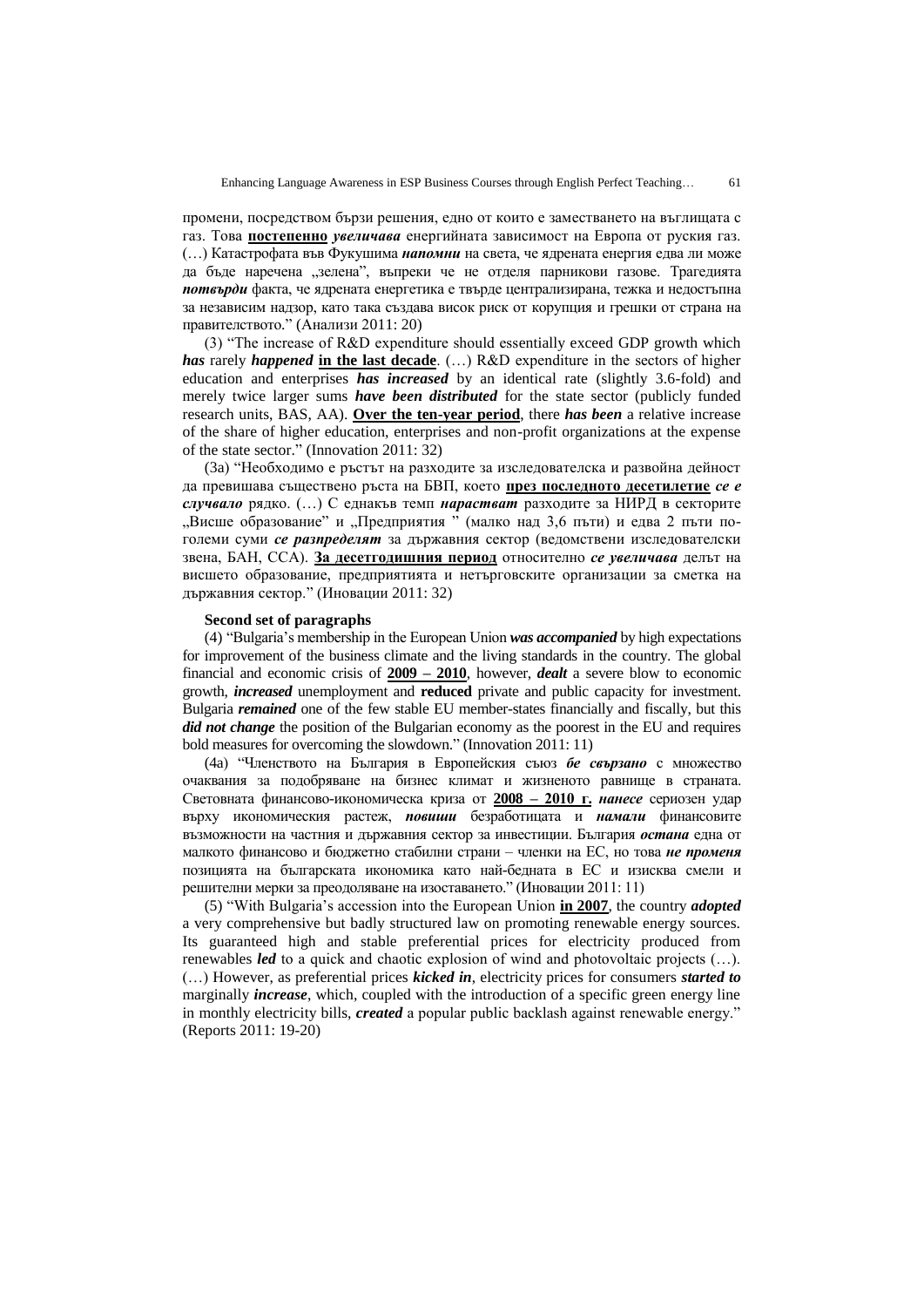### 62 BORYANA T. RUZHEKOVA-ROGOZHEROVA

(5a) "След приемането й в Европейския съюз **през 2007 г.** България *въвежда* обширен, но недобре структуриран закон за насърчаване на използването на възобновяеми енергийни източници. Гарантираните в него високи и стабилни преференциални цени на електричеството, произвеждано от възобновяеми енергийни източници, *довеждат* до бърз и хаотичен бум на вятърните и фотоволтаичните проекти (…) (…) С въвеждането на преференциалните цени цената на електроенергията за крайните потребители *се повиши*, което съвпадна с добавянето на реда за зелена енергия към месечните сметки за електричество и *предизвика* бурна обществена реакция против използването на възобновяеми енергоизточници." (Анализи 2011: 22)

### **Use of both sets of paragraphs at lead-in stage**

At lead-in learners are asked to *read both contrasted sets of paragraphs*, **concentrate on** *identically underlined structures* (*taught English periphrasis, English simple past* (in the above texts, in bold and italicized), on their *Bulgarian counterparts* as well as on *contextual markers* requiring a specific category implementation (here presented in bold and underlined) and **enumerate English perfect and simple past** *Bulgarian equivalents*. Their attention is drawn to the fact that **there is** *no absolute correspondence in terms of form* between categories in examined materials so that they may later come to the conclusion of the quite *frequent interlingual form/meaning asymmetry* observed on various occasions in many languages, and, more specifically here, between the English perfect and its Bulgarian equivalents<sup>34</sup>.

# *4.1.2. Elicitation stage*

 $\overline{a}$ 

This teaching stage naturally follows from the previous one and usually involves *questions intended to make learners formulate hypotheses* as to the underlined equivalences and contextual factors in the already presented sets of paragraphs. Questions similar to the following ones may be asked:

- Are extracts (1) and (1a) intended to tell us **when** the Fukushima disaster **happened**  (underlined words are deliberately stressed) or rather inform us about its *current outcome* and the lessons which must be learnt?
- Does this point of view motivate the English perfect use in "*has* clearly *demonstrated*"?
- What does Bulgarian aorist mean in "недвусмислено *показва*"?
- Is there any connection between the use of "The **recent** disaster" and "**Неотдавнашната** катастрофа" and the perfect/aorist uses in contrasted paragraphs? Why?
- Can you motivate convergences between "the nuclear industry *has* **not yet** *found* a way to solve the problem" and "ядрената индустрия **все още** *не е намерила* начин за справяне с проблема"?
- What is the value of "*have tried*", "*has led*", "*has reminded*" and "*has revealed*" in extract (2)? What is the value of equivalent Bulgarian translations in extract (2a) "*се опитват*", "*увеличава*", "*напомни*" and "*потвърди*"? Does this mean that there is overlapping between the English perfect, Bulgarian present and finished aorist? Is this convergence in meaning complete or partial?

<sup>&</sup>lt;sup>34</sup> At this stage and later, with French FL learners, it is recommendable to expatiate on the English perfect equivalents in French and, also on Bulgarian/French aorist/perfect connections, offering some similarities.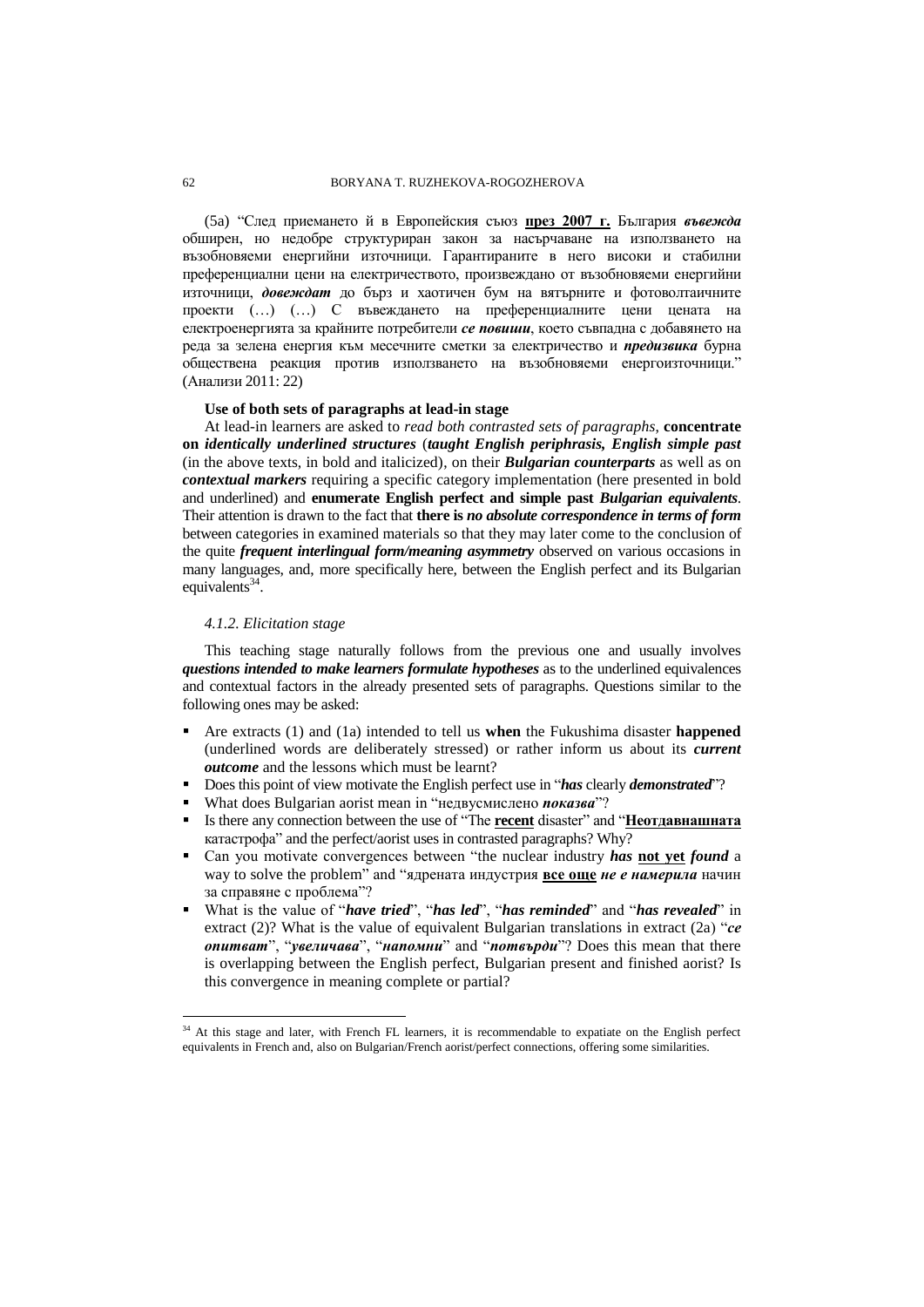- Is there any connection between both paragraphs  $((2)$  and  $((2)$ ) use of perfect / present and contextual determiners "**for years**" and "**в продължение на години**"? Why are different forms used in identical contexts?
- Is there any relationship between the perfect in extract (3) and contextual factors "**in the last decade**", "**Over the ten-year period**"? Can you make hypotheses as to Bulgarian equivalents value and use in extract (3a) in connection with "**през последното десетилетие**" and "**За десетгодишния период**"?
- Can you have a look at the second set of paragraphs, after having established most frequent English perfect equivalents in Bulgarian business English texts (Bulgarian present, perfect and finished aorist)? How do you motivate the tense form used in extracts (4) and (5)? Which are the most typical English past simple values? Are there any contextual factors determining the past simple implementation in both paragraphs, "*was accompanied*", "*dealt*", "*increased*", "*remained*", "*did not change*", "*adopted*", "*led*", "*kicked in*", "*started*", "*created*", and which ones?
- How can you explain English past simple Bulgarian equivalents "*бе свързано*", "*нанесе*", "*повиши*", "*намали*", "*остана*", "*не променя*", "*въвежда*", "*довеждат*", "*се повиши*" and "*предизвика*" in extracts (4a) and (5a)? Why are two Bulgarian forms implemented? Does their joint use make Bulgarian aorist and present identical in meaning with the English past simple?
- Why, in your view, do *Bulgarian finished aorist and present* function as *English perfect equivalents* in explored business texts? Why do the same forms also function as *equivalents of the simple past*? Does this mean *Bulgarian explored forms* possess a *large range of values*, some of which *convergent with the perfect* and some, typically aoristic (deictically past)?

#### *4.1.3. Explanation stage*

This stage is also supposed to naturally follow from the previous ones and is intended, along with them, to raise learners" language awareness not only as to the *English perfect*, but also as to its above mentioned and analyzed *Bulgarian equivalents* in business texts. It is also crucial for learners to reach and consolidate the understanding of the *partial asymmetry* in terms of form and semantics between the English periphrasis and its Bulgarian counterparts, which will provide the students with the ability *not to literally translate* from NL, but to *consciously* build utterances *clothing conveyed meaning into the appropriate form*. Some explanatory activities should be also devoted to pointing out English past simple (preterit)/perfect divergences in the purpose of eliminating to a higher extent not only *primary (interlingual) interference*, but also *secondary (intralingual, see above) calquing*. We suggest using at this stage also the same above presented sets of paragraphs in order to benefit from already elicited learners" answers and lead them to a high degree of awareness in considered issues. Here below follow most relevant explanation sub-stages.

- Learners' attention is drawn (Fig. 1) to the fan of established most frequent English perfect Bulgarian equivalents in business English texts. If appropriate, students may be informed about various equivalents' approximate use in percentages.
- Paragraphs are again referred to with illustrative equivalences examples, such as "*has*  clearly *demonstrated*" – "недвусмислено *показва*", "**For years** governments *have tried* to…" – "**В продължение на години** европейските правителства *се опитват*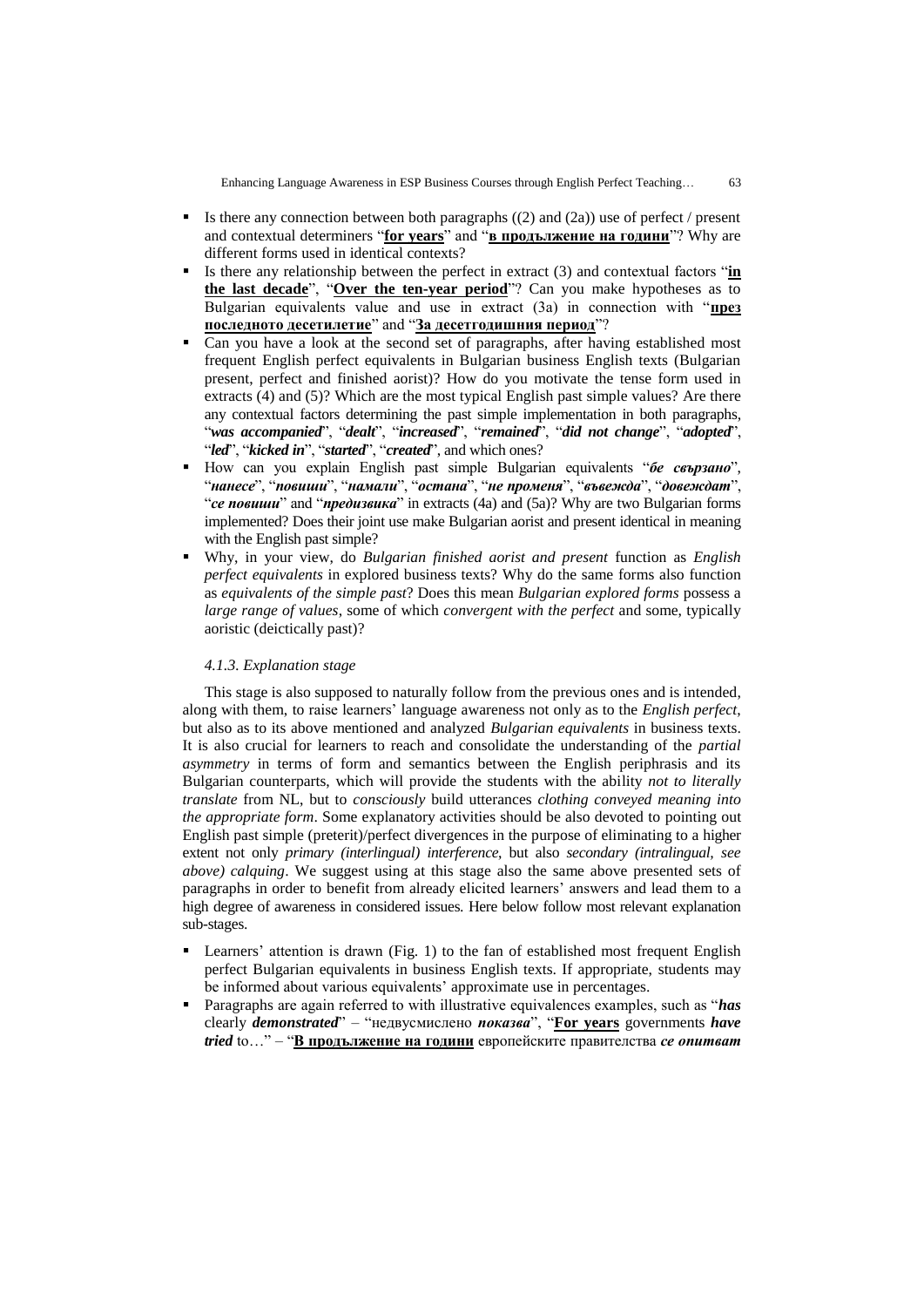да…", etc. (*English perfect/Bulgarian present*); "the nuclear industry *has* **not yet** *found* a way to solve the problem…" – "ядрената индустрия **все още** *не е намерила* начин за справяне с проблема…", "which *has* rarely *happened* **in the last decade**" – "което **през последното десетилетие** *се е случвало* рядко" (*English perfect/Bulgarian perfect*); "The Fukushima disaster *has reminded* the world" – "Катастрофата във Фукушима *напомни* на света", "The tragedy *has revealed* that…" – "Трагедията *потвърди* факта, че…" (*English perfect/Bulgarian aorist*). 35

- Equivalences of contrasted categories are motivated by means of explaining the English perfect *partial overlapping* with its Bulgarian counterparts, with appropriate and learner-friendly terminology. Considered values of Bulgarian equivalents (rf. 3.2.2. above) are revealed through exemplifying utterances (the above utterances from 3.2.1. can also be used) and put forward:
- *Bulgarian present* (reference to a process parallel to the moment of speaking, *utterance moment inclusion in the larger time lapse* – *English perfect overlapping value*);
- *Bulgarian perfect* (**1** *perfect for current result, experience, not-yet, current relevance* - *overlapping value with English perfect meanings of current relevance, experience, result, not-yet perfect*; 2 aoristic, deictic reference perfect, **not overlapping** with examined English periphrasis meaning, **although still possessing**  some perfect features (important to draw learners' attention to));
- *Bulgarian aorist* (*1 Bulgarian finished non-deictic aorist with eye witnessing hues, resultativity, expected current result* - *English perfect overlapping value*; 2 typical aorist, most often deictically determined and referring to separated from the present events, **not overlapping value** (important to draw learners' attention to)).
- Learners" attention is redirected to *English past simple (preterit/Bulgarian aorist, present* illustrative paragraphs. Equivalences are explained through English past *overlapping basic value with values of Bulgarian deictic aorist and deictic historic present (close in meaning to the aorist*).
- Understanding of explicitly presented and explicated equivalences is checked through achievement level adequate activities, such as opening of brackets, filling in gaps, multiple choice answers, matching parts of sentences, translation, etc., as below typical exercises, for example:
- 1. Open the brackets: The company staff …………………. (increase) over the last years.
- 2. Chose the right option: He …………….. (set up, has set up) the business during the expansion period in the 1950s.
- 3. Match the parts of sentences: (a) Their liabilities increased (b) Their liabilities have increased (c) since the last recession (d) when the markets fell after the huge earthquake.
- 4. Translate into Bulgarian: How long have you drawn up contracts for this firm?
- 5. Translate into English: Проведохме наскоро интервю за назначаването на нов главен изпълнителен директор.

<sup>&</sup>lt;sup>35</sup> English perfect/Bulgarian present/perfect passive examples have not been provided for illustration due to the already mentioned coincidence in terms of form between both Bulgarian passive periphrases (present and perfect). Thus, the awareness of Bulgarian present and perfect correspondences will obviously precondition the present/perfect passive equivalent understanding.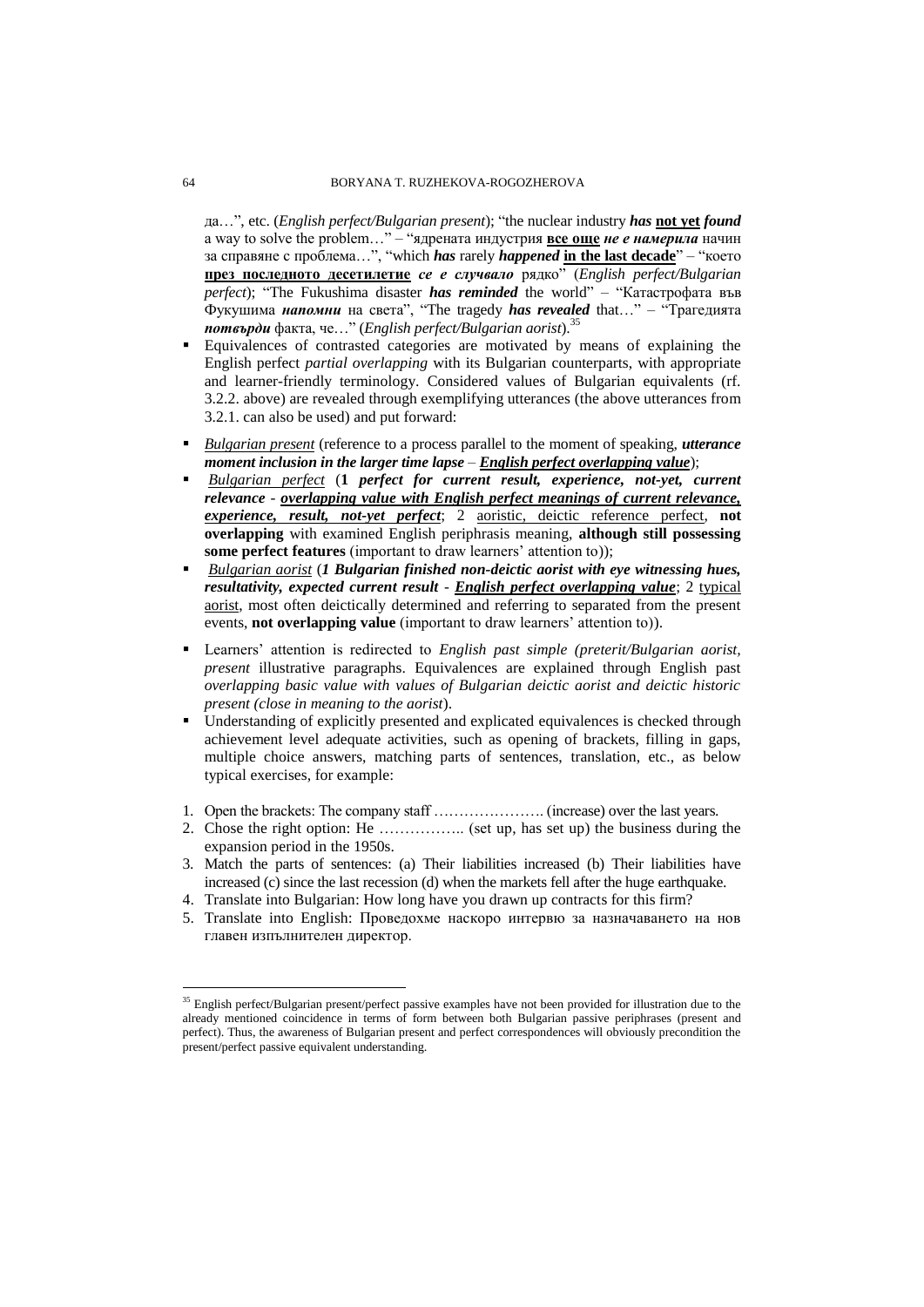Teachers or lecturers provide as many awareness verifying examples, pertaining to each one of the above typical activities, as required by the specific teaching situation. Most interesting utterances are translated into Bulgarian to consolidate equivalences understanding. Interference errors are analyzed together with learners and corrected. Wrong examples are literally translated into Bulgarian and then, back into English avoiding interference. Students are asked checking-understanding questions. Additional explanation is provided if needed.

#### *4.1.4. Accurate representation and immediate creativity stages*

Contrastive teaching at these last final stages aims at consolidating understanding of the English perfect meanings and use along with comprehension of its Bulgarian counterparts" values, as well as at appropriately implementing acquired knowledge in multiple communicative situations, in compliance with business ESP learners' needs. Interference level is expected to drop providing that previous stages have been properly carried out. Overall communicative competence is supposed to increase due to the better and more adequate use of the examined category in various contexts and in related language functions.

ESP business learners can be asked, at both stages, to work on additional exercises, to prepare their CVs, to speak or write about crucial events in their careers and lives, to describe experiences and achievements, to prepare a company profile and provide information as to its spheres of activity, structure, finances, management, hiring personnel policy, export, advertising strategies, etc., in terms of history and accomplishments. Learners" works are examined and *contrastively corrected*. At the accurate representation stage, mainly, students can be asked to *detect errors* in a text and *motivate corrections* through translating into Bulgarian and explaining English/Bulgarian *equivalences*. At immediate creativity ESP learners are expected to implement acquired knowledge adequately, with no hesitation and in a great variety of business communicative contexts.

### 5. CONCLUSION

The study considers the English perfect *contrastive teaching* approach, performed along with *comparative teaching*, with *business ESP learners,* whose *NL is Bulgarian*, in connection with *language awareness enhancement*. CT, carried out at five distinct stages, provides relevant understanding and knowledge in terms of form and semantics of the significant number of English perfect *equivalents in Bulgarian* and allows the students to differentiate between meanings and uses in typical general, and more specifically, business English situations. Learners' interference error numbers are supposed to decrease and almost disappear with high performance students due to the acquired understanding of the *partial form/value asymmetry* between examined categories in both languages; students are facilitated in building the competence of performing *value analysis* prior to endowing values with the right forms and, this way, of conveying ideas by means of correct utterances. The implementation of the English perfect CT approach to Bulgarian business ESP students is motivated through typical Bulgarian/English language transfer exemplifying utterances with proved interference, in compliance with the Corder interference detection algorithm, and in the light of the inner translation theory. *Negative, but also positive transfer* occurrence, is also corroborated through the study of most essential values of basic Bulgarian counterparts (Bulgarian present, perfect,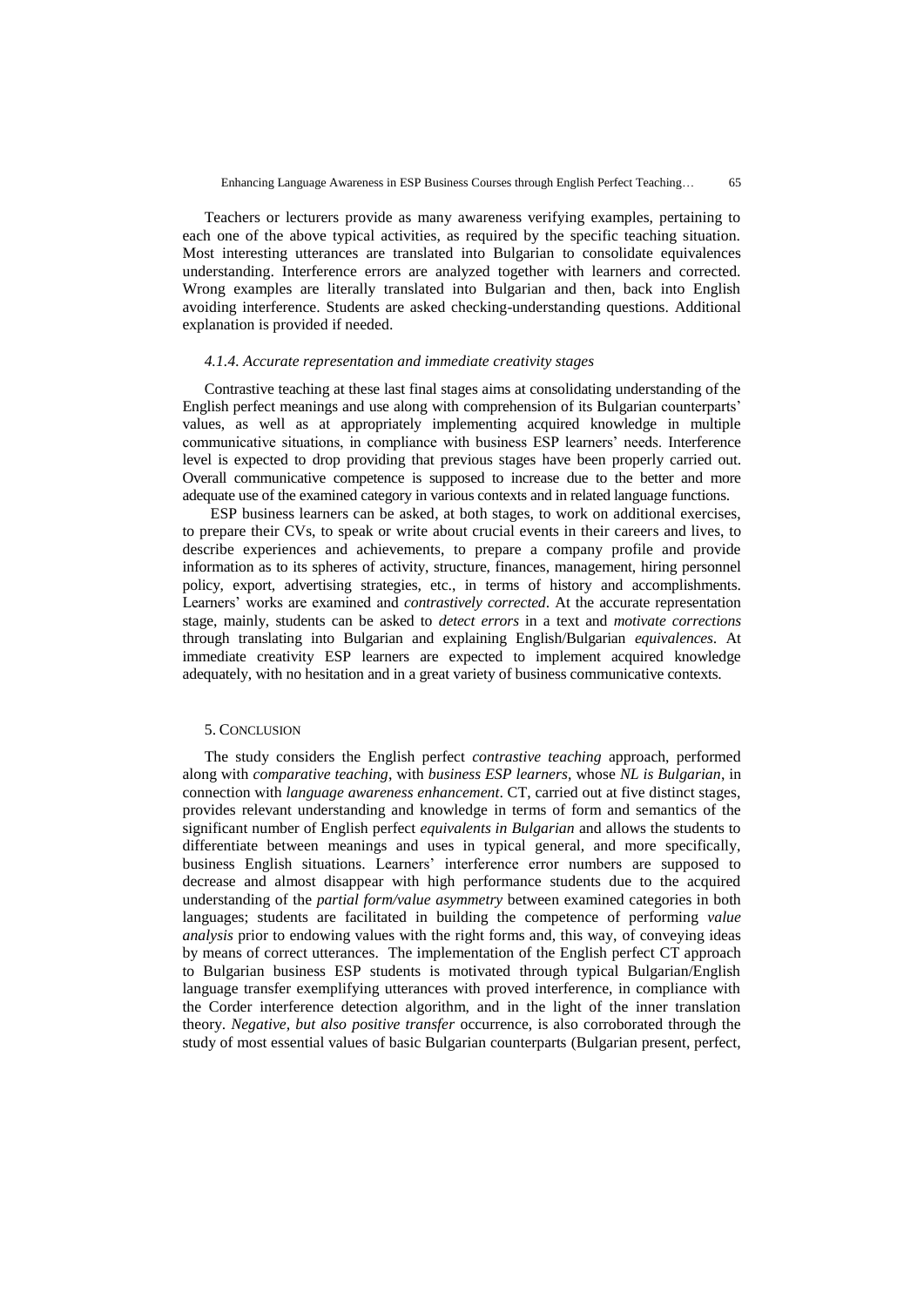present/perfect passive and aorist), revealing instances of *form/meaning overlapping and discrepancy*, quite often responsible not only for interlingual, but also for intralingual transfer. In order to fight some cases of *intralingual, and thence, interlingual interference* the English perfect is also supposed to be compared with the preterit, both forms meanings being often confused. Likewise, Bulgarian aorist and present should be examined in terms of *value diversity*, both forms functioning not only as essential English perfect equivalents, but also as English preterit counterparts.

It must be finally stated that the better awareness the learners have, the higher their capacity of dealing adequately with various communicative situations becomes. CT approach proves to be, if properly conducted, a powerful tool, promoting general as well as SP (business and other types) communicative competence in English.

### **REFERENCES**

- Alexova, K. Алексова (2003) Удостоверителен перфект или умозаключителен аорист – от теоретичните основи към преподаването на чужденци. *Публикации от Юбилейната научнопрактическа сесия "40 години ИЧС" 60-66*. София.
- Alexova, K. Алексова (2004) Отново за отношението индикативен перфект конклузивен аорист (някои теоретични аспекти с оглед и на обучението по български език за чужденци). *Трета международна конференция "Езикът – средство за образование, наука и професионална реализация".* Варна.
- Analizi. Анализи (2011) *Управлението на зелената енергетика в България на кръстопът. Шентов, О., Стоянов, А., Йорданова, М. (Ред.), 24.* Център за изследване на демокрацията.
- Andreychin, L. Андрейчин (1957) *Към характеристиката на перфекта (минало неопределено време) в българския език.* Езиковедски изследвания в чест на академик Ст. Младенов. София.
- Anthony, L. (1998) Defining English for specific purposes and the role of the ESP practitioner. *Center for Language Research 1997 Annual Review, 115-120.*
- Brinton, L. **(**1988) *The Development of English Aspectual Systems.* CUP.
- Brown, D. (1987) *Principles of language learning and teaching.* Prentice-Hall, Inc.
- Cohen. D. **(**1989) *l'Aspect verbal.* PUF, Paris.
- Common European Framework of Reference for Languages: Learning, Teaching, Assessment. Language Policy Unit, Strasbourg. http://www.coe.int/lang-CEFR
- Comrie, B. (1976) *Aspect: An Introduction to the Study of Verbal Aspect and Related Problems.* CUP, Cambridge.
- Corder, S. (1971) Idiosyncratic dialects and error analysis. *International Review of Applied Linguistics*, 9: 147-159.

Corder, S. (1981) *Error Analysis and Interlanguage.* OUP.

- Dahl, Ö. (1985) *Tense and Aspect Systems.* The Bath Press, Bath.
- Danchev, A. (1982) Transfer and Translation. *FINLANCE The Finnish Journal of Language Learning and Language Teaching*, II.
- Danchev, A. (1991) Some notes on a Bulgarian model of expanded contrastive analysis. *Languages in Contact and Contrast. (Trends in Linguistics, Series and Monographs 54)*. *Ivir, V., Kalogjera, D. (Eds).* Monton de Gruyter, Berlin & New York.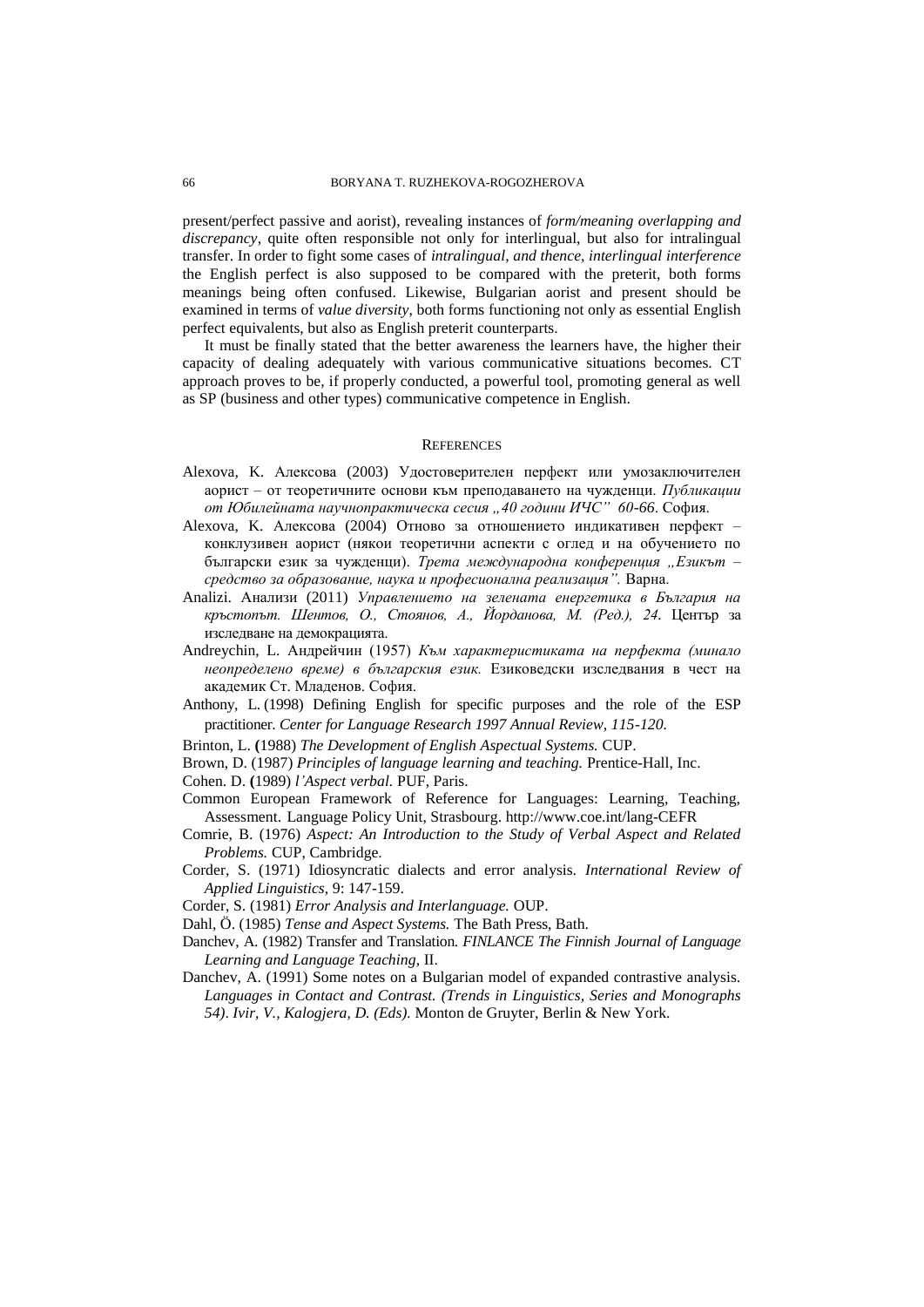- Danchev, A. Данчев (2001) *Съпоставително езикознание. Теория и методология.* Университетско издателство "Св. Климент Охридски", София.
- Dudley-Evans, T. (1997) "An overview of ESP in the 1990"s". *Thomas, O. (Ed.), 1-9, The Japan Conference on English for Specific Purposes Proceedings, Aizuwakamatsu, November 8, 1997.*
- Grammar of Contemporary Bulgarian Literary Language. *Граматика на съвременния български книжовен език.* (1983) *Том ІІ, Морфология*. Издателство на БАН, София.
- Harmer, J. (1991) *The Practice of English Language Teaching.* Longman Group UK Limited. Hutchinson, T. & Waters, A. (1987) *English for Specific Purposes, a Learning-Centered Approach.* CUP, Cambridge.
- Inovatsii. Иновации. бг. (2011) *Иновационна политика и секторна конкурентоспособност. Петров, М., Георгиева, Т., Стефанов, Р. (Ред.).* Фондация "Приложни изследвания и комуникации."
- Innovation. bg. (2011) *Innovation Policy and Sectoral Competitiveness. Petrov, M., Georgieva, T., Stefanov, R. (Eds).* Applied Research and Communications Fund.
- James, C. (1980) *Contrastive Analysis.* Longman Ltd.
- Kirova, L. Кирова (2011) За значението на преизказните форми в българския език според употребата им в различни дистрибутивни позиции. *Електронно списание LiterNet 7 (140).*
- Kutsarov, I. Куцаров (1993) *Проблеми на българската морфология.* Пловдив.
- Lindstedt, J. (1982) The past is present: notes on the perfect tense. *Karlsson (Ed.). Papers from the Seventh Scandinavian Conference of Linguistics.* Hanasaari, Finland.
- Lindstedt, J. (1985) On the semantics of tense and aspect in Bulgarian. Doctoral thesis. *Slavica Helsingiensia 4.* University of Helsinki, Helsinki.
- Lindstedt, J. Линдстедт (1986) Защо се запазват свършените имперфекти и несвършените аористи в българския език?. *Език и литература, 41, 11-18.* София.
- Lindstedt, J. (1994) On the development of the South Slavonic Perfect. Three Papers on the Perfect. *EUROTYP Working Papers, VI, 5.* European Science Foundation.
- Lindstedt, J. (2000) The perfect aspectual, temporal and evidential. *Dahl, Ö. (Ed.). Tense and Aspect in the Languages of Europe. Empirical Approaches to Language Typology 20 (6), 365-383.* Mouton de Gruyter, Berlin & New York.
- Maslov, Ju. Маслов (1990) Перфект. *Ярцев, В. (ред.). Лингвистический энциклопедический словарь.* Москва.
- McCauwley, J. (1971) Tense and time reference in English. *Studies in Linguistic Semantics. Fillmore, C. J., Langendoen, D. T. (Eds), 96-113.* Holt, Rinehart and Winston, New York.
- McCoard, R.W. (1978) *The English Perfect: Tense Choice and Pragmatic Inferences.* Amsterdam, North-Holland.
- Nitsolova, R. Ницолова (2007) Модализованная эвиденциальная система болгарского языка. *Храковский, В. (Ed.). Эвиденциальность в языках Европы и Азии 105-195.* Санкт-Петербург.
- Odlin, T. (1989) *Language Transfer. Cross-linguistic influence in language learning.* CUP.
- Pashov, Р. Пашов (2013) *Българска граматика*. Издателска къща "Хермес", Пловдив.
- Pradhan, A. (2013) English for Specific Purposes: Research Trends, Issues and Controversies. *English for Specific Purposes World[, http://www.esp-world.info,](http://www.esp-world.info/) 40, 14.*
- Reports **(**2011) *Green Energy Governance in Bulgaria at a Crossroads. Shentov, O., Stoyanov, A., Yordanova, M. (Eds), 24.* Center for the Study of Democracy.
- Robinson, P. (1991) *ESP Today: A Practitioner's Guide.* Hemel Hempstead, Prentice Hall.